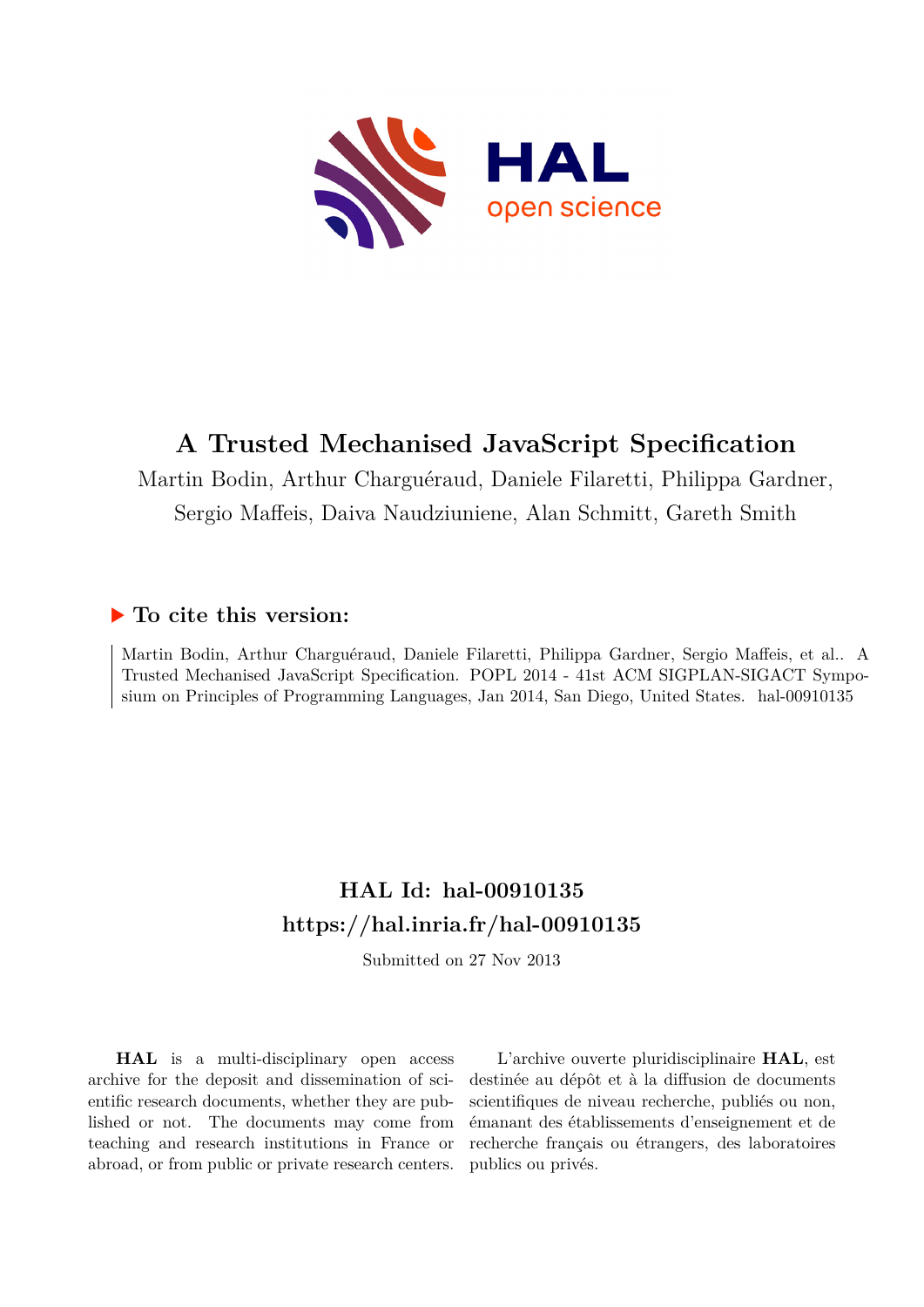## A Trusted Mechanised JavaScript Specification

Martin Bodin

Inria & ENS Lyon martin.bodin@inria.fr

## Philippa Gardner

Imperial College London philippa.gardner@imperial.ac.uk

Alan Schmitt

Inria alan.schmitt@inria.fr Arthur Charguéraud

Inria & LRI, Université Paris Sud, CNRS arthur.chargueraud@inria.fr

Sergio Maffeis

Imperial College London sergio.maffeis@imperial.ac.uk

## Daniele Filaretti

Imperial College London d.filaretti11@imperial.ac.uk

## Daiva Naudžiūnienė

Imperial College London d.naudziuniene11@imperial.ac.uk

## Gareth Smith

Imperial College London gareth.smith05@imperial.ac.uk

## Abstract

JavaScript is the most widely used web language for client-side applications. Whilst the development of JavaScript was initially just led by implementation, there is now increasing momentum behind the ECMA standardisation process. The time is ripe for a formal, mechanised specification of JavaScript, to clarify ambiguities in the ECMA standards, to serve as a trusted reference for high-level language compilation and JavaScript implementations, and to provide a platform for high-assurance proofs of language properties.

We present JSCert, a formalisation of the current ECMA standard in the Coq proof assistant, and JSRef, a reference interpreter for JavaScript extracted from Coq to OCaml. We give a Coq proof that JSRef is correct with respect to JSCert and assess JSRef using test262, the ECMA conformance test suite. Our methodology ensures that JSCert is a comparatively accurate formulation of the English standard, which will only improve as time goes on. We have demonstrated that modern techniques of mechanised specification can handle the complexity of JavaScript.

*Categories and Subject Descriptors* D.3.1 [*Programming Languages*]: Formal Definitions and Theory

*Keywords* JavaScript, mechanised semantics, Coq

## <span id="page-1-0"></span>1. Introduction

JavaScript is by far the most widely used web language for clientside applications. Initially, JavaScript development was entirely led by implementation, with Netscape releasing the first JavaScript implementation in 1996 and Microsoft responding with their own version in the same year. Netscape quickly realised that standardi-

POPL '14, January 22–24, 2014, San Diego, CA, USA.

Copyright is held by the owner/author(s). Publication rights licensed to ACM. ACM 978-1-4503-2544-8/14/01... \$15.00. http://dx.doi.org/10.1145/2535838.2535876

sation was crucial. Client code that works on some of the main browsers, and not others, is not useful. The first official standard appeared in 1997. Now we have ECMAScript 3 (ES3, 1999) and ECMAScript 5 (ES5, 2009), supported by all browsers. There is increasing momentum behind the ECMA standardisation process, with plans for ES6 and 7 well under way.

JavaScript is the only language supported natively by all major web browsers. Programs written for the browser are either written directly in JavaScript, or in other languages which compile to JavaScript. This fundamental role seems unlikely to change. However, JavaScript is very complex. The ECMAScript standards, by necessity, are large and full of corner cases. Despite the best efforts of their editors, these documents are sometimes unclear and, in some isolated cases, even inconsistent. We believe the time is ripe for a formal, mechanised specification of JavaScript, to clarify ambiguities in the ECMA standards, to serve as a trusted reference for high-level language compilation and JavaScript implementations, and to provide a platform for high-assurance proofs of language properties.

We introduce JSCert, a mechanised specification of ES5 written in the interactive proof assistant Coq. We also introduce JSRef, an executable reference interpreter extracted from Coq to OCaml. We give a Coq proof that JSRef is correct with respect to JSCert. The correctness proof ensures that we can have full confidence that a JSRef program has the behaviour specified by JSCert. All our Coq code is available at <http://www.jscert.org>. We believe that both JSCert and JSRef are necessary: JSCert, unlike JSRef, is well-suited for developing inductive proofs about the semantics of JavaScript; JSRef, unlike JSCert, can be used to run JavaScript programs.

Our challenge is to convince ourselves and others that JSCert is indeed an accurate formulation of the ES5 English specification. We designed JSCert to follow the structure of the ES5 English standard as much as possible. Whenever we found parts of ES5 English prose to be ambiguous, we checked the browser implementations and were active on discussion groups such as es-discuss. We also ran JSRef on the official ECMA test suite, test262. Since JSRef is correct with respect to JSCert, failed tests meant discrepancies between ES5, JSCert, and the tests. Using this methodology, we were able to correct several bugs in JSCert and JSRef. We

Permission to make digital or hard copies of all or part of this work for personal or classroom use is granted without fee provided that copies are not made or distributed for profit or commercial advantage and that copies bear this notice and the full citation on the first page. Copyrights for components of this work owned by others than the author(s) must be honored. Abstracting with credit is permitted. To copy otherwise, or republish, to post on servers or to redistribute to lists, requires prior specific permission and/or a fee. Request permissions from permissions@acm.org.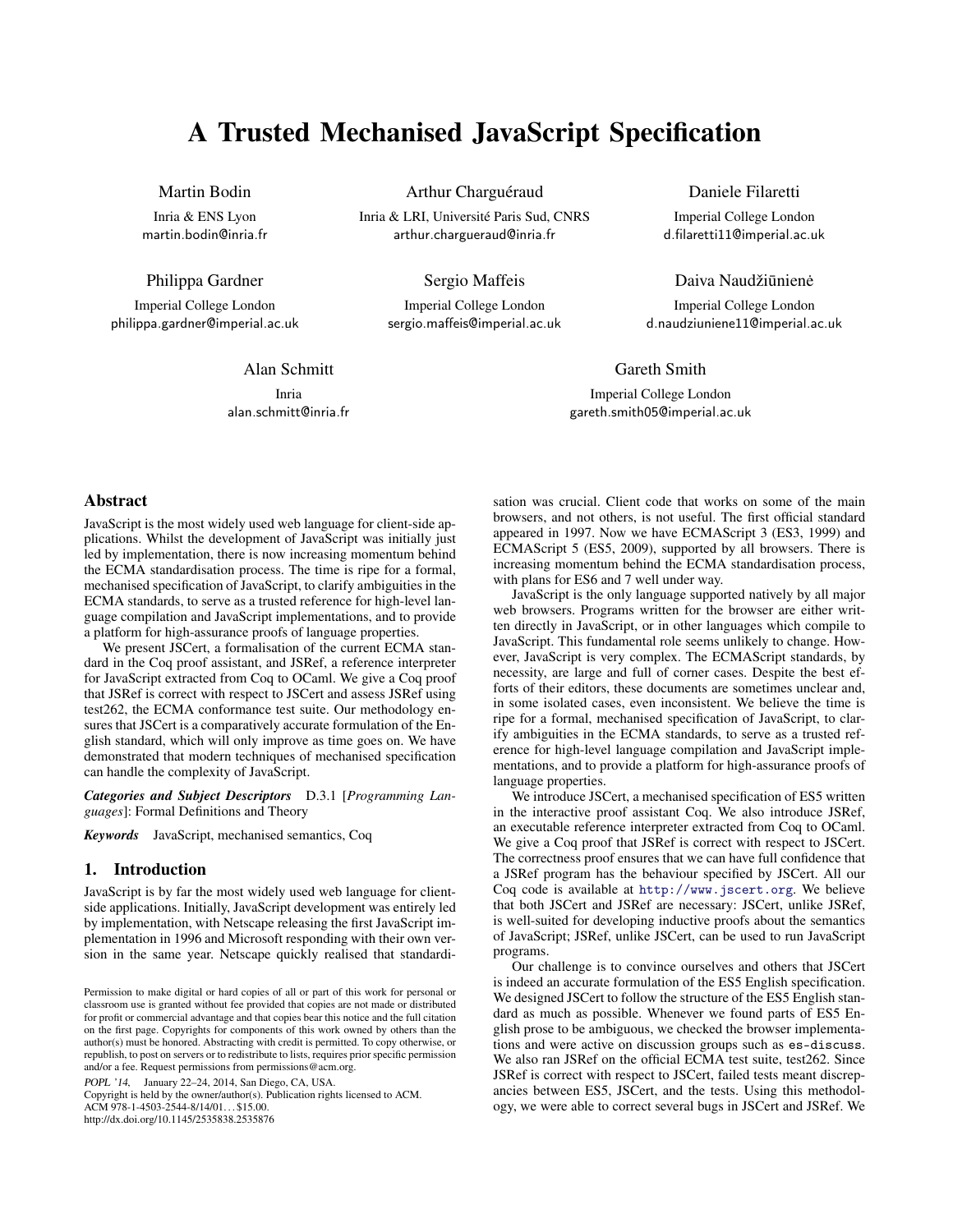also discovered, and reported [\[58,](#page-14-0) [60\]](#page-14-1), a number of bugs in all the browser implementations, the ECMA standards, and test262. We have demonstrated that modern techniques of mechanised specification can handle the complexity of JavaScript.

*JSCert.* We introduce JSCert, a mechanised Coq specification of ES5. In 2008, Maffeis, with Mitchell and Taly from Stanford, developed a hand-written, small-step operational semantics for formally describing the full behaviour of JavaScript [\[36,](#page-14-2) [37\]](#page-14-3), faithfully following ES3 except when the English standard was incorrect or ambiguous. Apart from moving to ES5, we also differ from [\[36\]](#page-14-2) in that we use a big-step semantics to be closer to the style of the English prose. However, the traditional big-step approach would lead to many duplicated rules, since the JavaScript control flow is quite complex. We use a pretty-big-step semantics, an approach recently developed by Charguéraudfor a simple ML dialect [\[11\]](#page-13-0). Our work here demonstrates that the technique scales to a real-world standard, and yields a close connection between ES5 and JSCert.

Note that we are not trying to usurp ES5, which has an ease of readability that would be difficult to match with a mechanised specification. We are aiming for an accurate, mechanised specification of ES5 which can be used for clarification when the ES5 prose is unclear. By gathering a team of Coq and JavaScript experts, we have been able to handle the size and the complexity of the JavaScript semantics.

As with most large specification projects, a significant question is when to stop. We have formally specified the core language, where we believe most of the interest for our project lies. We have not specified the for-in command, because in trying to do so we discovered that ES5 and ES6 are broken in this respect.<sup>[1](#page-2-0)</sup> We have not specified the parsing of JavaScript source code, which would be a challenging, orthogonal task. Also, our formalisation of native libraries is partial. We have formalised nearly all of the library functions that expose internal features of JavaScript, with the exception of functions involving arrays which is future work. In particular, we have formalised most of the functions from libraries Object, Function, Boolean, Number, and Errors. We are not planning to formalise the other native libraries. They contain hundreds of library functions that do not interact with internal JavaScript features, in the sense that they could be implemented as plain JavaScript code.

*JSRef.* We introduce JSRef, an executable reference interpreter, which we have proved correct with respect to JSCert and tested using the ECMAScript conformance test suite, test262. By design, JSCert is not directly executable. It is presented as an inductive definition, essential for developing safety proofs, and it matches the looseness of ES5's "implementation-dependent" features. We therefore developed a computable Coq specification and, from this, automatically extracted the corresponding OCaml code, obtaining the executable reference interpreter JSRef. Our computable Coq specification follows the ES5 pseudo-code as much as possible. Where the implementation details were left unspecified, we made arbitrary but natural choices.

In fact, we developed JSCert and JSRef in parallel. This approach was invaluable when understanding an unclear part of ES5: we sometimes needed the specifier's broad intuition; sometimes the implementer's pragmatic intuition about what was really meant. Recall that JSCert specifies the core language of ES5, but does not specify the parser nor many of the native libraries. The same restrictions apply for JSRef. In particular, we rely on an off-the-shelf JavaScript parser, taken from the Google Closure Compiler [\[25\]](#page-14-4), for parsing the initial source code and for implementing eval.

*Trust.* Our methodology for obtaining trust in our mechanised semantics can be summarised as follows:



For JSCert, trust arises from the 'eyeball closeness' of JSCert to ES5. We can place the English prose and the formal rules sideby-side, and compare the two: one line of ES5 pseudo-code corresponds to one or two rules in JSCert. If commands need changing, as inevitably they will for future standards, it is relatively straightforward to see which part of JSCert needs changing.

For JSRef, we have a machine-checked correctness proof that it satisfies JSCert. More precisely, we prove in Coq that, if the execution of a JavaScript program in JSRef returns a result, then there exists a reduction derivation in JSCert relating this program to this result. Because of the looseness of ES5, our interpreter cannot be proved complete. Nevertheless, we believe that, on the deterministic subset of ES5, our interpreter is complete. We trust the extraction mechanism of Coq, used to obtain the OCaml code of JSRef, since it is standard and widely-used (e.g., in [\[8\]](#page-13-1)).

We also test JSRef using test262 [\[18\]](#page-13-2). JSRef successfully executes all the tests that we expect to pass given our coverage of JS-Ref. There are 2782 tests associated with the core language (chapters 8–14): we pass 1796 tests; the others fail due to for-in, calls to libraries we have not specified, or the parser. We also use the OCaml bisect tool [\[14\]](#page-13-3) to investigate the coverage of these tests. Our emphasis on testing provides a different level of trust from that usually found in Coq development (see related work), which is perhaps more accessible to JavaScript implementers and programmers. It also provides a first step in the analysis of what it means to trust test<sub>262</sub>

As we were developing the proof of correctness and running the tests, we inevitably found bugs in JSCert and JSRef. It was necessary to go around the loop many times, fixing inaccuracies, continuing with the correctness proof and testing, and so on. Our correctness proof guarantees that JSRef is an accurate reference interpreter for JSCert (up to our trust of the Coq extraction process). However, despite our principled development of JSCert and JSRef, we cannot yet guarantee that JSCert is bug free in the sense that there may well be mismatches with ES5. A few mismatches will be due to the ambiguity of ES5. The ECMA authors have been very responsive to our queries on es-discuss and it has always been possible to reach consensus. Other mismatches, however, will be due to inaccuracies in JSCert. We do believe that, over time, with more proof reading and testing by ourselves, and with help from others, we will be able to eliminate all the bugs.

*Applications.* There are many potential applications of JSCert and JSRef. For example, we can investigate properties of fragments of JavaScript used for secure sandboxing by companies such as Yahoo!, Google, and Facebook. Several high-level languages are compiled to JavaScript. JSCert provides a formal target to verify the correctness of the compilation. A natural first language to explore in this respect is Microsoft's F<sup>∗</sup> compilation to JavaScript (and back for full abstraction, see related work). JavaScript implementers can compare their implementation with JSRef. For example, a direct extension of our work would be to characterise the differences between Firefox and JSRef by running the Firefox test suite on JSRef. A dream is that our mechanised specification might even be used as part of the creation of future ECMA standards: ES6 is already taking shape, but ES7 is only just being planned. This paper demonstrates that it is feasible to provide a Coq specification of ES5 together with a reference interpreter passing the ES5 tests. We are impacting on ES6 with bug reports. It may not be beyond

<span id="page-2-0"></span><sup>&</sup>lt;sup>1</sup> We have filed a bug report (n.  $1444$  of [\[58\]](#page-14-0)) for ES6.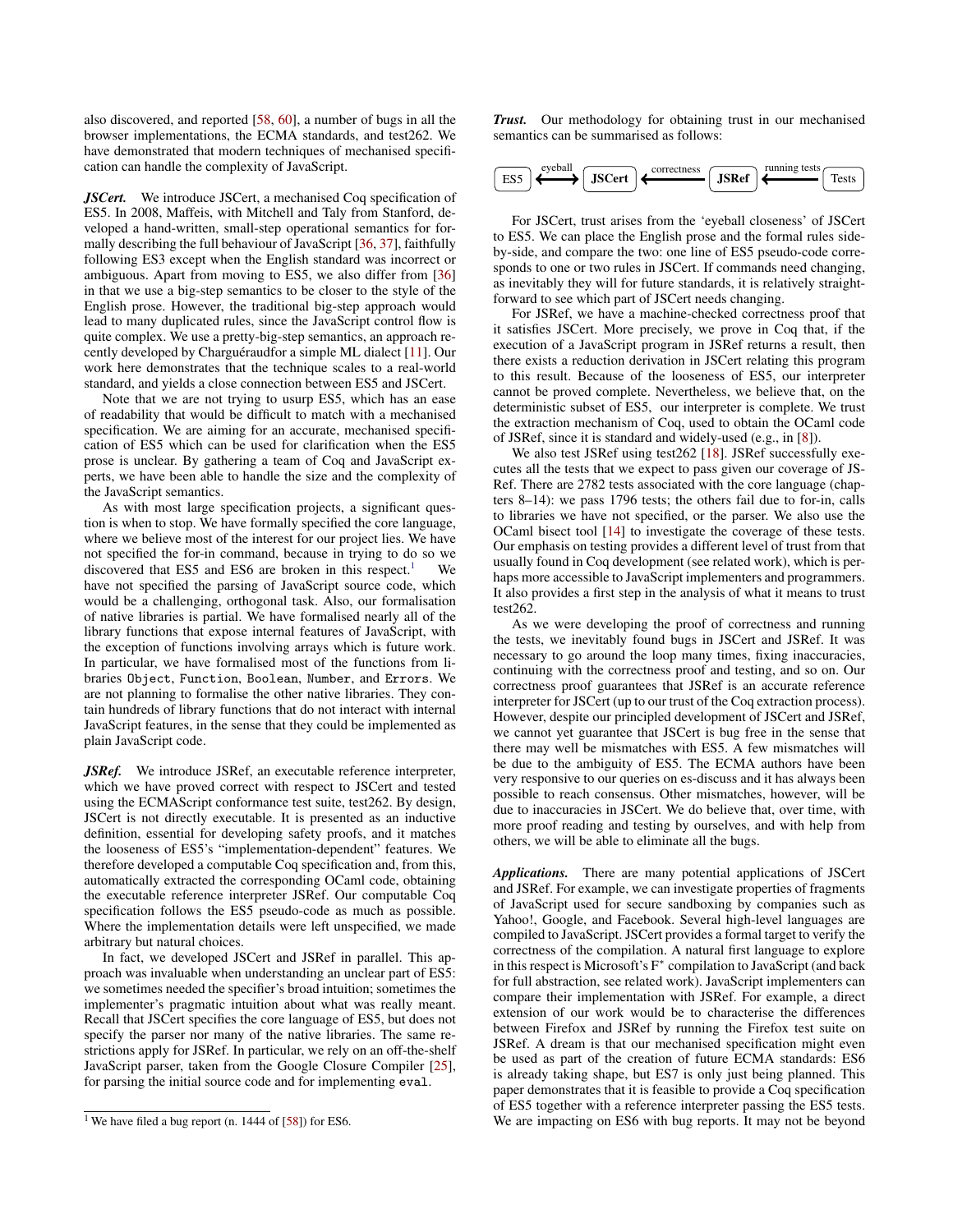reach to provide a mechanised specification for ES7 as part of the official standard.

## 2. Related work

A real-world language specification can come in many forms: an implementation of the compiler/VM as specification (e.g., PHP); an English definition with varying degrees of rigour (e.g., the C standard [\[10\]](#page-13-4) and ES5 are fairly precise and complete); a formal mathematical specification (e.g., Standard ML [\[41\]](#page-14-5)); and mechanised specification. Our work on JavaScript is part of the established tradition to mechanise existing, real-world programming language specifications. In this section, we survey related work on the large-scale mechanisations of programming languages in general, and on various formalisations of JavaScript in particular.

## 2.1 Large-scale mechanised specifications

One of the most prominent, fully formalised presentations of a programming language is Standard ML by Milner, Tofte, Harper, and Macqueen [\[41\]](#page-14-5). A mechanised specification was given by Lee, Crary, and Harper [\[34\]](#page-14-6) in the Twelf theorem prover [\[48\]](#page-14-7). Unlike ML, many real-world languages are designed without formalism in mind. Such languages provide a considerable challenge to mechanisation.

There has been a wide body of work on mechanised language specifications in HOL. For example, Norrish [\[44\]](#page-14-8) specifies a smallstep operational semantics of C in HOL  $[43]$ , and proves substantial meta-properties of the semantics. Norrish's formalism has not been tested for conformance with implementations. Another example is Sewell *et al.*'s work [\[7\]](#page-13-5) on formalising transmission control protocols (TCP) in Isabelle/HOL [\[43\]](#page-14-9). They created a post-hoc specification of TCP from several prominent implementations, an enterprise not so far off the creation of the original ECMA standard for JavaScript. Although not focusing on language specification, their work is notable in the context of our work as it validates the specification against several thousand test traces captured from implementations, using a special-purpose symbolic model checker programmed above HOL.

In the CompCert project [\[15\]](#page-13-6), Blazy and Leroy [\[8\]](#page-13-1) built a verified optimising compiler for CLight, a significant fragment of C, with a Coq proof that the generated compiled code behaves exactly as prescribed by the semantics of the source program. The Comp-Cert project initiated major technological breakthroughs in Coq mechanisation, some of which we substantially use in this project. The aims of the projects are different. CLight was not intended to capture precisely the C specification. Also, CLight is not directly executable, although it would be possible to obtain an interpreter without too much additional effort, by leveraging the Coq code extraction mechanism. Several substantial projects build on Comp-Cert: Appel's verified software tool chain [\[3\]](#page-13-7) combining program verification with verified compilation; Shao's project to certify an OS kernel; Zhao *et al.*'s verified LLVM which extracts an interpreter from Coq code that is tested using the LLVM regression suite (134 out of 145 runnable tests); and Sewell's CompCertTSO [\[61\]](#page-14-10), verifying compilation the x86 weak memory model [\[1\]](#page-13-8).

The use of proof assistants such as HOL and Coq requires quite a substantial learning curve. Researchers are beginning to explore how to make mechanised specification easier. The  $K$  framework is designed specifically for writing and analysing language definitions using a rewrite logic [\[19\]](#page-13-9). In particular, Ellison and Rosu [\[19\]](#page-13-9) have defined an executable formal semantics of C in  $K$  [\[53\]](#page-14-11). Their formalisation has been extensively tested against the GCC torture suite [\[22\]](#page-14-12). Besides being executable, their semantics also comes with an explicit-state model checker. Their aim is to define an accurate reference interpreter, justified by testing, rather than provide a full semantics of the C standard. Their work is analogous to JSRef. In addition, the Ott tool [\[55\]](#page-14-13) provides a lightweight environment using ASCII notation for writing definitions of programming languages and calculi, which automatically translate to HOL, Isabelle, and Coq. Owens *et al.* have developed a mechanised semantics of OCaml Light using Ott.

For space reasons, we cannot detail all the interesting examples of mechanised specifications of programming languages. Inevitably, there is a wide body of work on mechanised specifications of Java and C#: e.g., Syme's HOL semantics [\[56\]](#page-14-14) of Drossopoulou and Eisenbach's formal Java semantics [\[17\]](#page-13-10); the executable formalisation of the C# standard by Börger *et al.* [\[9\]](#page-13-11) using Abstract State Machines [\[29\]](#page-14-15); and the executable formal semantics of Java 1.4 in rewrite logic by Farzan *et al.* [\[20\]](#page-13-12). We should also mention the formal semantics of Batty *et al.* on C++ concurrency [\[4,](#page-13-13) [5\]](#page-13-14), which is currently having real impact on the C11 standard [\[10\]](#page-13-4). The work is currently not mechanised but, considering the research group, it will surely happen soon.

Our mechanised specification of ES5 shares many of the difficult challenges faced by the work described above, and involves many new ones due to the complex dynamic nature of JavaScript. They are detailed in [§ 4.](#page-5-0) We now provide a more detailed survey on formalising and mechanising the JavaScript semantics.

## 2.2 Formal JavaScript specifications

In 2005, Anderson *et al.* [\[2\]](#page-13-15) and Thiemann [\[59\]](#page-14-16) were the first to propose formal type systems for subsets of JavaScript. To prove type-soundness, they formalised idealised cores of the language that abstracted away features not crucial for the type analysis at hand, focusing instead on the challenges addressed by their analyses. Since then, researchers have studied various typed JavaScript subsets and static analyses, including [\[12,](#page-13-16) [13,](#page-13-17) [26,](#page-14-17) [27,](#page-14-18) [30,](#page-14-19) [32,](#page-14-20) [33,](#page-14-21) [45](#page-14-22)[–47\]](#page-14-23). For example, Jensen *et al.* [\[33\]](#page-14-21) used abstract interpretation to develop a tool to infer abstract types for the full language, although the formal theory only works for subsets. Others have studied information flow [\[13\]](#page-13-17), with [\[30\]](#page-14-19) proving their results in Coq.

All these techniques have been helpful for addressing specific safety problems. None provide general-purpose analyses, most do not work with the full language and, of those that prove soundness, all do so with respect to their abstract models rather than the ECMA semantics or an actual concrete implementation. The security issues identified in [\[35,](#page-14-24) [38,](#page-14-25) [39\]](#page-14-26) demonstrate that the semantic subtleties of corner cases of the language matter crucially. Moreover, the empirical analysis by Richards *et al.* [\[52\]](#page-14-27) confirms that some of the language features, excluded by construction from the work mentioned so far, are in fact important for actual web programmers.

In 2007, Herman and Flanagan [\[31\]](#page-14-28) proposed a formalisation of the JavaScript semantics as a definitional interpreter written in ML. Their interpreter was the first executable formal semantics for a non-trivial subset of JavaScript. The advantages of their approach were the ability to test their interpreter and the familiarity of their work to functional programmers. The drawbacks were a loose correspondence with the specification and implementation details that sometimes obscured the semantics of the language features.

In 2008, Maffeis, Mitchell, and Taly [\[37\]](#page-14-3) defined the first full operational semantics for the ES3 language. They covered the whole language, apart from a few corner cases such as regular expressions, dates, and machine arithmetic. The formalisation consists of a large set of small-step operational semantics rules and some theorems about the determinacy and well-definedness of the language. This work has been useful to prove soundness of security-related JavaScript subsets [\[35,](#page-14-24) [38,](#page-14-25) [39\]](#page-14-26), and influenced the definition of further JavaScript formalisations. For example, the semantics of Secure ECMAScript underlying [\[57\]](#page-14-29), and the big-step operational semantics of core JavaScript, proposed in [\[24\]](#page-14-30) and used in [\[6\]](#page-13-18), is based on this work. This formal semantics differentiates it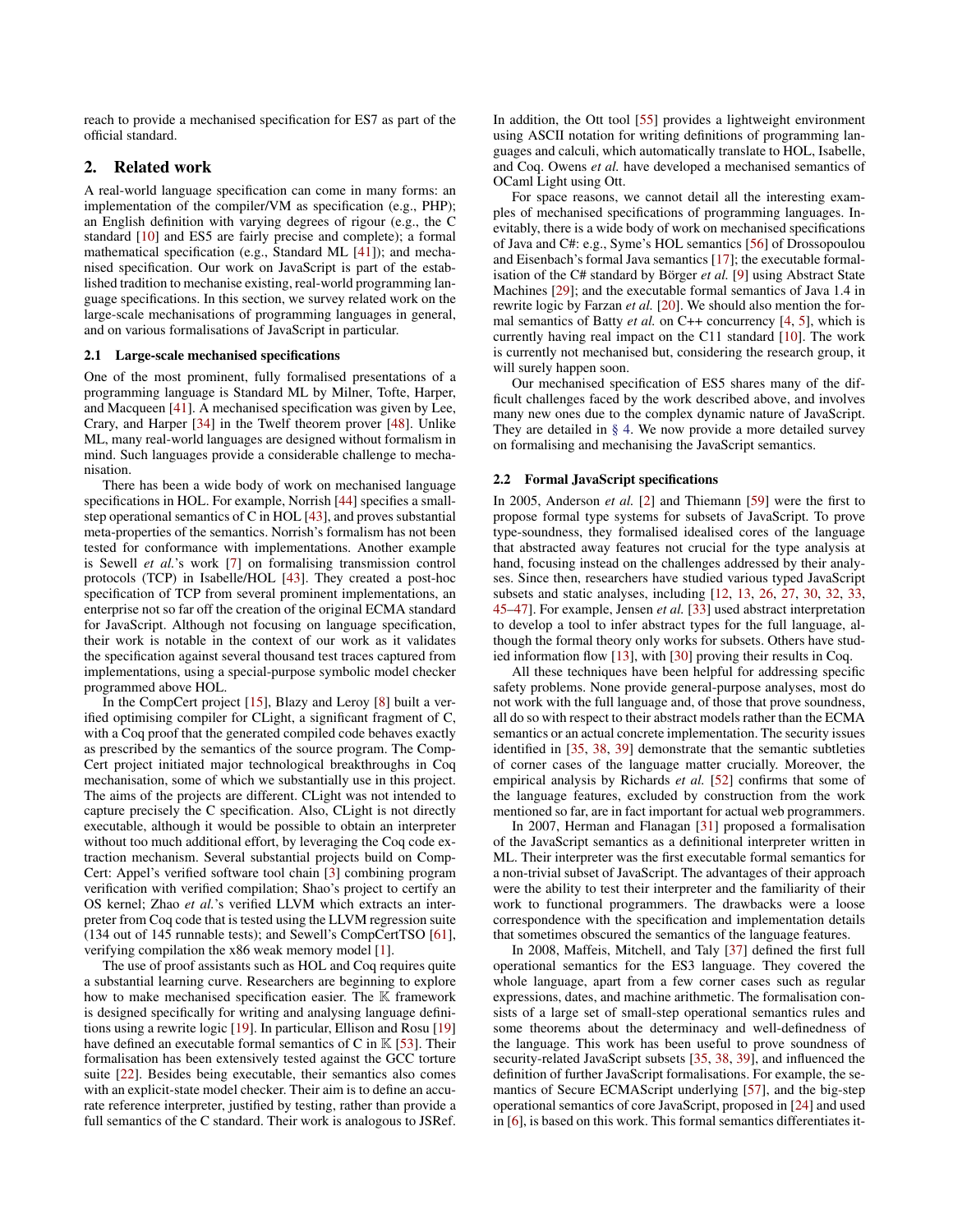self from the work described above because its goals were to cover the entire language, without excluding "uncomfortable" features, to serve as a basis for formal proofs of real language properties. The main shortcomings of this work is that, since the rules are not mechanised, the proof of language properties is labour intensive, the maintenance and extension of the semantics is not easy, and a comparison with implementations is impossible.

In 2010, Guha *et al.* [\[28\]](#page-14-31) came up with a completely different approach to developing language semantics. They provide a translation from JavaScript to a Scheme-like, executable language, called  $\lambda_{\text{JS}}$ , which has as its core a simple  $\lambda$ -calculus with references. Their aim was to develop provably sound type systems to reason about the safety of client-side web applications. They target the Firefox implementation of ES3, and validate their semantics by testing it against the test262 and Mozilla test suites [\[18,](#page-13-2) [42\]](#page-14-32). More recently,  $\lambda_{JS}$  has been extended to model the strict mode of ES5 [\[50\]](#page-14-33), and an unpublished, small-scale Coq formalisation of  $\lambda_{\text{JS}}$ has been announced on the Brown PLT blog [\[51\]](#page-14-34).

The work on  $\lambda_{\text{JS}}$  has been influential in proving properties of well-behaved JavaScript typed subsets, where the programmer accepts restrictions on full JavaScript in exchange for safety guarantees. For example, Politz *et al.* [\[49\]](#page-14-35) define a type system for  $\lambda_{JS}$ that captures the informal restrictions enforced by Crockford's AD-Safe [\[16\]](#page-13-19), a subset of JavaScript for sandboxing web advertising. Fournet *et al.* [\[21\]](#page-13-20) define a translation between F\*, a subset of Microsoft F# with refinement types, and  $\lambda_{JS}$ . They show that their encoding is fully abstract, hence the safety properties enjoyed by a source F\* program are preserved when it is translated to JavaScript and run on a *trusted* web page. The  $\lambda_{\text{JS}}$ work has also been a significant source of inspiration for our development of our executable semantics, JSRef, and our focus on testing. We have tested JSRef using the test262 conformance tests, and in future will use the Firefox test suite to compare JSRef with the Firefox implementation.

Our work is not the first to give a formal and/or executable semantics to JavaScript. However, JSCert is the first semantics for the entire language, closely reflecting the official standard, which is both executable and formalised in a proof assistant. Working with the source language itself, and reflecting the structure of the specification has several advantages over a translational approach: the JavaScript programmer intuition is better reflected; the semantics is robust to local changes of the standard, such as those anticipated for ECMAScript 6 and 7; and the correctness of the semantics does not rely on possibly unknown assumptions associated with transla-tion.<sup>[2](#page-4-0)</sup>

Throughout this project, it has been important for us to establish *trust* in our mechanised semantics. As JSCert and JSRef are explored by ourselves and other formalists, by people compiling to JavaScript, by JavaScript implementers, and maybe even by ECMA authors, so our trust will increase. If someone questions our interpretation of ES5 or if a test fails, we know which part of JSCert to check and alter. Building on much of the work detailed above, we believe we have developed a methodology for providing a trusted mechanised specification of an English language standard. We do just wonder if this methodology has been fully demonstrated before.

## <span id="page-4-3"></span>3. The JavaScript standard

We give an overview of the semantics of JavaScript, as described in the ECMAScript 5 standard and implemented in current browsers [\(§ 3.1\)](#page-4-1). We introduce our running example [\(§ 3.2\)](#page-4-2), and identify the parts of the standard that have not been included in our mechanised specification [\(§ 3.3\)](#page-5-1).

## <span id="page-4-1"></span>3.1 ECMAScript 5

ECMAScript 5 (ES5) is the current standard for JavaScript. Existing browsers largely implement ES5, but sometimes introduce custom extensions or make different choices in how to implement certain cases that the specification defines as "implementation dependent". In addition to the language, ES5 also describes a collection of native libraries, which provide convenient functionality (e.g., handling of regular expressions, date formats) as well as a few extra language features (useful for reflection). In this paper, we focus on the language itself, only specifying the native libraries necessary for the extra language features.

The grammar of JavaScript is divided into three main categories: expressions, statements, and programs. A JavaScript program consists of a list of statements. The body of a function definition is a JavaScript program. Similarly, the argument of the notorious eval statement, once parsed, is a JavaScript program. The result of the evaluation of an expression, statement, or program is a *completion triple*. A completion triple is composed of a type, a value, and a label. The type is one of Normal, Return, Break, Continue, or Throw, corresponding to the termination mode of the evaluation. The value, which can be empty, describes the result of an expression or statement (if the type is Normal), the value carried by a return statement (if the type is Return), or the object describing the exception being thrown (if the type is Throw). The label, which can also be empty, is only used for Break and Continue types, in order to divert the execution flow to the instruction annotated with the target label.

One of the reasons we were attracted to study ES5 is that it has not been defined with mechanised specification in mind. The standard is not optimised for conciseness and reuse. It has a lot of copy/paste which increases the workload of our formalisation. The standard uses representations that are practical for e.g., VM implementers, but less helpful for reasoning. For example, completion triples have implicit invariants that for our purposes would be better captured with an inductive definitions. Also, the standard becomes very particular when describing browser-specific extensions, and is not explicit about whether under-specified functions should have deterministic behaviours.

Apart from this determinism issue, we have found ES5 to be precise and non-ambiguous, with two exceptions. First, the specification of *data attributes*, used to represent parameters of properties (object fields) such as writable and enumerable flags, has two different representations in different parts of the specification. We give both representations in our specification and prove that they are equivalent, so that we can follow ES5 as closely as possible. Second, the specification of for-in suffers from major issues related to the loose specification of the order of enumeration of the property names [\[58\]](#page-14-0).

#### <span id="page-4-2"></span>3.2 Running example: the while statement

There are many interesting features in the semantics of JavaScript. These include prototype-based inheritance, return value propagation through "empty" statements, implicit type conversion (which may result in arbitrary side effects), the unique JavaScript approach to variable resolution, and the notorious with and eval statements. All of these features are properly described by our JSCert semantics. Since space is limited, we chose just one language feature to demonstrate our approach, and at least *some* of the subtleties of the JavaScript language. Our running example will be the while statement.

<span id="page-4-0"></span> $2$  In order to prove the correctness of such a translation, one needs a formal semantics for the source language in the first place. In this sense, our work will make it possible to prove the correctness of the encoding of JavaScript in  $\lambda_{\text{JS}}$ , increasing confidence in the validity of  $\lambda_{\text{JS}}$  or F<sup>\*</sup> safety properties on actual JavaScript programs.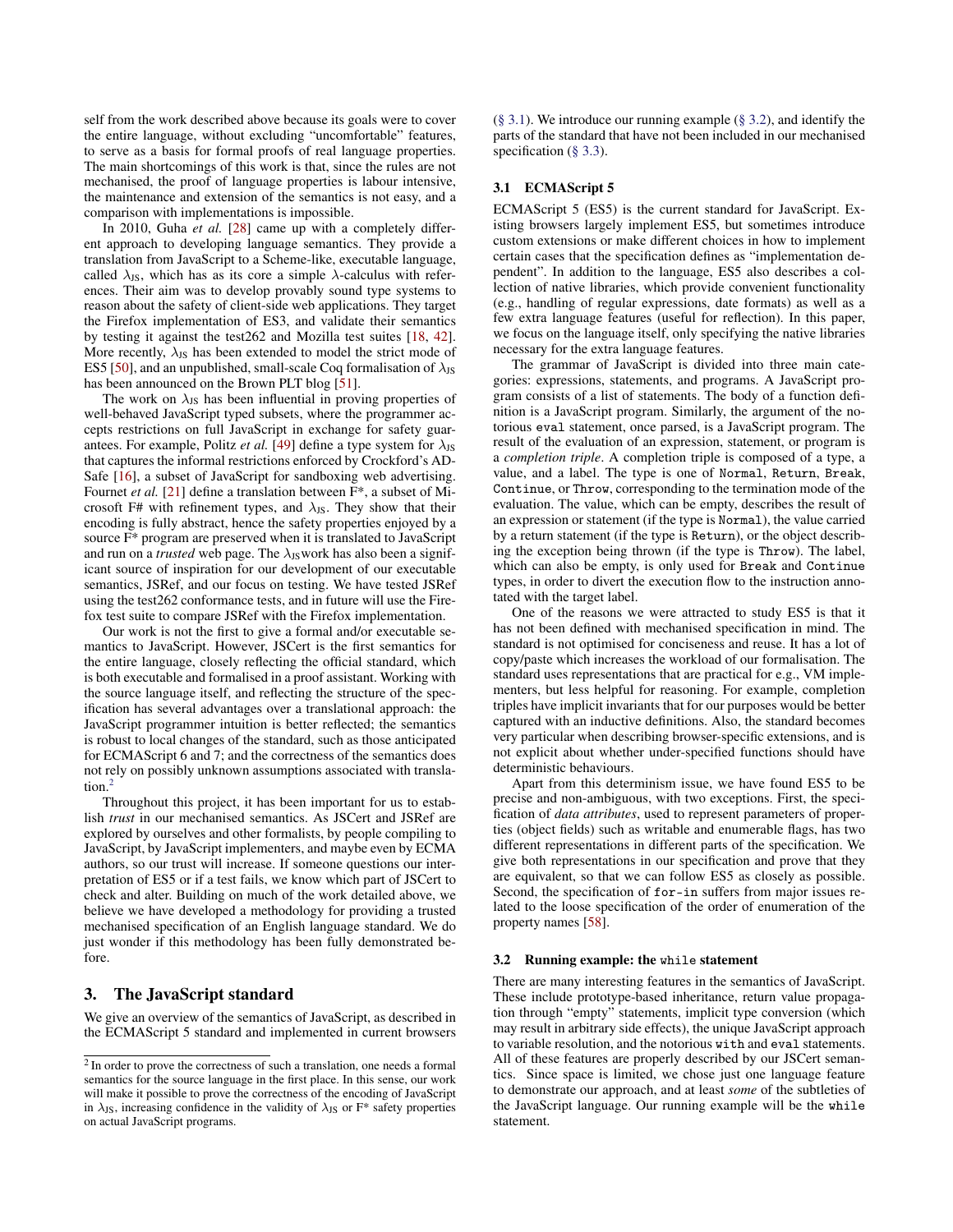"while ( *Expression* ) *Statement*" is evaluated as follows:

1. Let  $V =$  empty.

- 2. Repeat
	- a. Let *exprRef* be the result of evaluating *Expression*.
	- b. If ToBoolean(GetValue(*exprRef*)) is false, return (normal, *V*, empty).
	- c. Let *stmt* be the result of evaluating *Statement*.
	- d. If  $stmt$ *xalue* is not empty, let  $V =$   $stmt$ *xalue.*
	- e. If *stmt*.type is not continue || *stmt*.target is not in the current label set, then
		- i. If *stmt*.type is break and *stmt*.target is in the current label set, then return (normal, *V*, empty).
		- ii. If *stmt* is an abrupt completion, return *stmt*.

<span id="page-5-2"></span>Figure 1. ECMAScript 5 semantics of while loops

[Fig. 1](#page-5-2) shows the English specification of while exactly as it appears in the ES5 standard. The text should be interpreted as pseudocode, executing each statement in order. The ES5 specification of while is relatively short in comparison with other constructs, such as switch, whose specification spans more than one full page. This ES5 pseudo-code, like a traditional imperative programming language, leaves completely implicit three major aspects of the semantics. The first aspect is divergence; ES5 never talks explicitly about diverging programs, but it should be understood that if the evaluation of a sub-expression diverges, then the parent expression will also diverge. The second aspect is the threading of the mutable state; ES5 assumes that there is one global heap storing objects, and that the instructions in the pseudo-code can modify such heap. The third is the propagation of exceptions through expressions; ES5 describes the semantics of expressions in terms of the result of the sub-expressions, but does not recall every time that exceptions propagate outwards from expressions.<sup>[3](#page-5-3)</sup> Unlike ES5, our JSCert specification is fully explicit about divergence, mutation, and exceptions.

We describe the pseudo-code from [Fig. 1](#page-5-2) in more detail. The basic skeleton is standard: repeat the loop body until the loop condition becomes false, or until the body of the loop produces a break, a return, or an exception. Step 2b is non-standard, illustrating one of the mechanisms necessary to interact with JavaScript's variable store. The result of an expression is not necessarily ready to be used, but may be a *reference* to a variable stored as a field of an object. The internal GetValue function is used to de-reference it. In addition, JavaScript uses the internal function ToBoolean to implicitly coerce the loop guard to a boolean before attempting to test it. A further complication comes from the fact that JavaScript allows labelled break and continue statements that may refer to an outer loop. A current loop may be interrupted by such labelled break and continue operations, just like it would be interrupted if an exception was thrown. In [Fig. 1,](#page-5-2) the "current label set" refers to the set of labels that are associated with the current loop (since a loop might have several labels as in e.g., a:b:c:while(1){break b;}). Finally, notice that while loops have a return value in JavaScript. The definition of the JavaScript syntax forbids us from writing statements like 1+while(x>3){x−−}, however it does allow 1+eval ("while(x>3){x−−}"). The assignments to the internal pseudocode variable  $V$  in [Fig. 1](#page-5-2) are aimed at maintaining the value that will serve as the "result" of the current while loop. The value  $V$  is used in one of two cases: a break or a continue has been issued for this loop, or a break or a continue has been issued for an outer loop and does not yet carry a non-empty value.

Without further details, the reader may appreciate the complexity of JavaScript semantics with respect to output values of statements by looking at the following while loop examples, which return the last value that was produced by a statement in their body (if any):

```
eval("a: while(1){ while(1){ break a; }}")
==> undefined
eval("a: while(1){ while(1){ y=2; break a; }}")
\Rightarrow 2
eval("a: while(1){ x=3; while(1){ y=2; break a; }}")
\Rightarrow 2
eval("a: while(1){ x=3; while(1){ break a; }}")
= \geq \geq \geq
```
The most surprising example is the fourth one: 3 is returned because the statement x=3 has completion value 3 and the statement while(1){ break a; } has an empty completion value.

### <span id="page-5-1"></span>3.3 What we do not specify

The ES5 standard is a document of 16 chapters, ranging over 209 pages, plus some additional annexes. It consists largely of pseudocode in the style of [Fig. 1,](#page-5-2) with clarifications in English. The document includes: the specification of parsing; the specification of the syntax (e.g., objects, heaps, environment records); the pseudo-code describing the semantics of expressions, statements, programs, and internal properties; and the pseudo-code describing the semantics of native library functions.

We have given a mechanised Coq specification for the important part of the language: the syntax (as an abstract syntax tree); the semantics of expressions, statements and programs; and most native library functions that expose internal features of JavaScript. In particular, we have specified the Object, Function and Errors libraries, with the only exception being functions involving the manipulation of arrays. We also have specifications for the constructors and most functions from the libraries Boolean and Number. For floating-point numbers, we rely on the Coq formalisation of IEEE 754 standard provided by the Flocq library [\[40\]](#page-14-36).

We have not formalised other standard libraries, such as Array, String and Date. These libraries involve hundreds of functions. The vast majority of them do not interact with any internal feature of JavaScript, and could be implemented as plain JavaScript code [\[54\]](#page-14-37). The specification of these JavaScript standard library functions is orthogonal to the formalisation of the JavaScript programming language *per se*.

We also have not specified the parsing of JavaScript programs. Parsing is important because of JavaScript's eval statement, which requires parsing source code at runtime. The normalisation of the formal grammar of a programming language is more complicated than one might expect. The parsing of JavaScript programs is made particularly tricky by the treatment of implicit semi-colons, as it involves a one token look-ahead. We therefore leave the specification of parsing to future work, and use the parser of the Google Closure Compiler [\[25\]](#page-14-4) in our reference interpreter JSRef.

## <span id="page-5-0"></span>4. JSCert: JavaScript specification in Coq

Our formal development in Coq, available from our project's webpage <http://www.jscert.org>, consists of five main parts:



<span id="page-5-3"></span><sup>&</sup>lt;sup>3</sup> In ES5, the propagation of exceptions out of expressions is implicit, whereas the propagation of exceptions out of statements is explicit. This asymmetry is not only awkward, it is also a potential source of ambiguities. This issue has been resolved in ES6, where, like in our formalisation, the propagation of exceptions is always explicitly specified.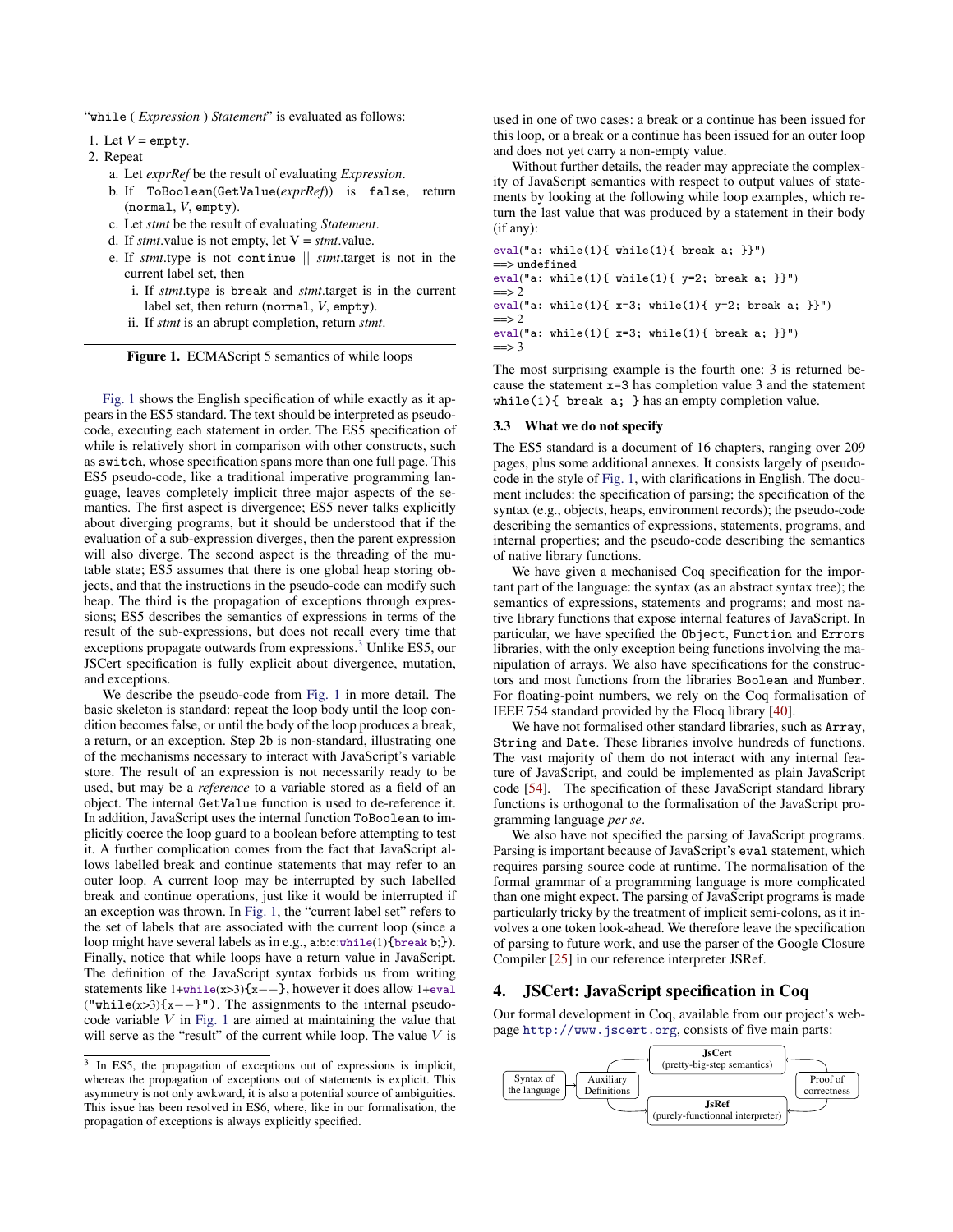```
Inductive restype := (* result type *)| restype_normal
 | restype_break
 | restype_continue
 | restype_return
 | restype_throw.
Inductive resvalue := (* \text{ result value } *)| resvalue_empty : resvalue
 | resvalue_value : value \rightarrow resvalue
 | resvalue_ref : ref \rightarrow resvalue.
Inductive reslabel := (* result label *)
 | reslabel_empty : reslabel
 \label{eq:reslabel} \verb|reslabel_string|:string}Record res := { (* completion triple *)
  res_type : restype;
  res_value : resvalue;
 res_label : reslabel }.
```
<span id="page-6-1"></span>Figure 2. JSCert completion triples

The first part describes the syntax and data structures, such as heaps and scopes, that are used to describe the formal semantics. The second part contains a collection of auxiliary definitions, such as functions used to convert a primitive value (a value that is not object) into a boolean, a number, or a string. These first two parts are described in [§ 4.1.](#page-6-0) The next two parts correspond to JSCert [\(§ 4.2\)](#page-7-0) and JSRef [\(§ 5\)](#page-9-0). The last part contains the correctness proof, that any result computed by JSRef is correct with respect to the semantics from JSCert [\(§ 6\)](#page-11-0).

## <span id="page-6-0"></span>4.1 Syntax and auxiliary definitions

We give a simple summary of the syntax and auxiliary definitions shared by JSCert and JSRef. The full Coq specifications are given in the file JsPreliminary.v.

*Abstract syntax tree.* Following common practice, we do not model the parsing of language source code. Instead we work directly on the AST (abstract syntax tree). We obtain the AST by running the parser of the Google Closure Compiler [\[25\]](#page-14-4), extended with some additional interface code defined by us.

The grammar of JavaScript expressions and statements is defined, in file JsSyntax.v, through a conventional inductive definition that represents the abstract syntax tree. This definition is relatively short, since there are only 13 kinds of expressions and 17 kinds of statements. We should note that we have factorised similar forms of if-statements and try-statements using option types, and that the definition of expressions depends on the grammar of literals (null, bool, number, string), the grammar of the 11 unary operators, and the grammar of the 24 binary operators. A JavaScript program consists of a list of statements, plus a strictness flag which stipulates the evaluation order of the list of statements. The body of a function definition is itself a JavaScript program. The argument of a call to eval, once parsed, is also a JavaScript program.

*Completions.* As we noted in [§ 3,](#page-4-3) the result of the evaluation of an expression, a statement or a program produces a *completion triple*, as given in [Fig. 2.](#page-6-1) A completion triple (type res) is made of a type, an optional value (or reference, if the expression is a variable name), and an optional label. The type is one of Normal, Return, Break, Continue, or Throw, corresponding to the control flow directive obtained from an evaluation. The value, if any, is either a primitive value (a literal or undefined) or the location of an allocated object. This value describes the result of a Normal expression or statement, the value carried by a Return statement, or the exception being thrown in a Throw result. The optional label of a completion triple is only used for Break and Continue types, in order to implement the break label and continue label instructions.

A number of invariants apply to completion triples. For example, if a completion triple carries a non-empty label, then it must be of type Break or Continue. In order to better capture all the invariants on completion triples, we were tempted to use a clean inductive definition with one constructor per type, and different arguments for each type. However, recall that one of our goals is a direct correspondence between our JSCert specification and the ES5 standard. A change in the representation of something as fundamental as completion triples would put considerable distance between the English prose of the ES5 and our formalisation of it. Forced to choose between a more elegant Coq representation and a more direct correspondence with the ECMA standard, we chose the latter.

*Program execution.* A JavaScript program is always executed in a given *state* and in a given *execution context*. The state consists of the set of allocated objects (the *heap*), plus the set of allocated *environment records*.

*The heap.* The JavaScript object heap is represented as a finite map from locations to objects. An object is represented as a record with 25 fields, including the prototype object, the class name, a boolean extensible property, an optional primitive value (for objects of class Boolean, Number or String), the *property map*, as well as internal methods such as get or put, optional fields such as body and scope for functions, and optional internal methods such as call or construct. Each internal method may have a small number of different behaviours depending on the object on which it is called (Arguments objects, for instance, have a different implementation of [[Get]]). We distinguish these different behaviours using a tag that describes how the internal method should be processed.

*Object properties.* The property map binds field names to *property attributes*, rather than directly to values. A property attribute is a record that contains a number of fields. There are two kinds of property attributes: *data property attributes* which have a value field, a writable field, an enumerable field, and a configurable field; and *data accessor attributes* which have a get field, a set field, an enumerable field, and a configurable field.

The ES5 standard suggests that property attributes should be represented as a record with 6 optional fields. In particular, the specification of the function DefineOwnProperty involves the construction of a property attribute, which explicitly manipulates records using arbitrary subsets of the 6 optional fields. At the same time, in many other places, the standard uses exactly 4 fields, (loosely) making the assumption that particular fields are present and implicitly exploiting the fact that the property attribute is known to be either a data property or a data accessor attribute from the context and implicit invariants.

Since we wanted to be faithful to the standard everywhere, we chose to provide two distinct representations of data properties: the first consists of a record with 6 optional fields; and the second consists of an inductive type with two cases, one for data property attributes and one for data accessor attributes, both represented as records with exactly 4 mandatory fields. The overhead of defining conversion functions between the two forms was negligible compared to the benefits of avoiding the pollution of many rules with accesses to optional fields.

*Environment records.* Recall that the JavaScript state consists of the heap and the set of allocated environment records. We store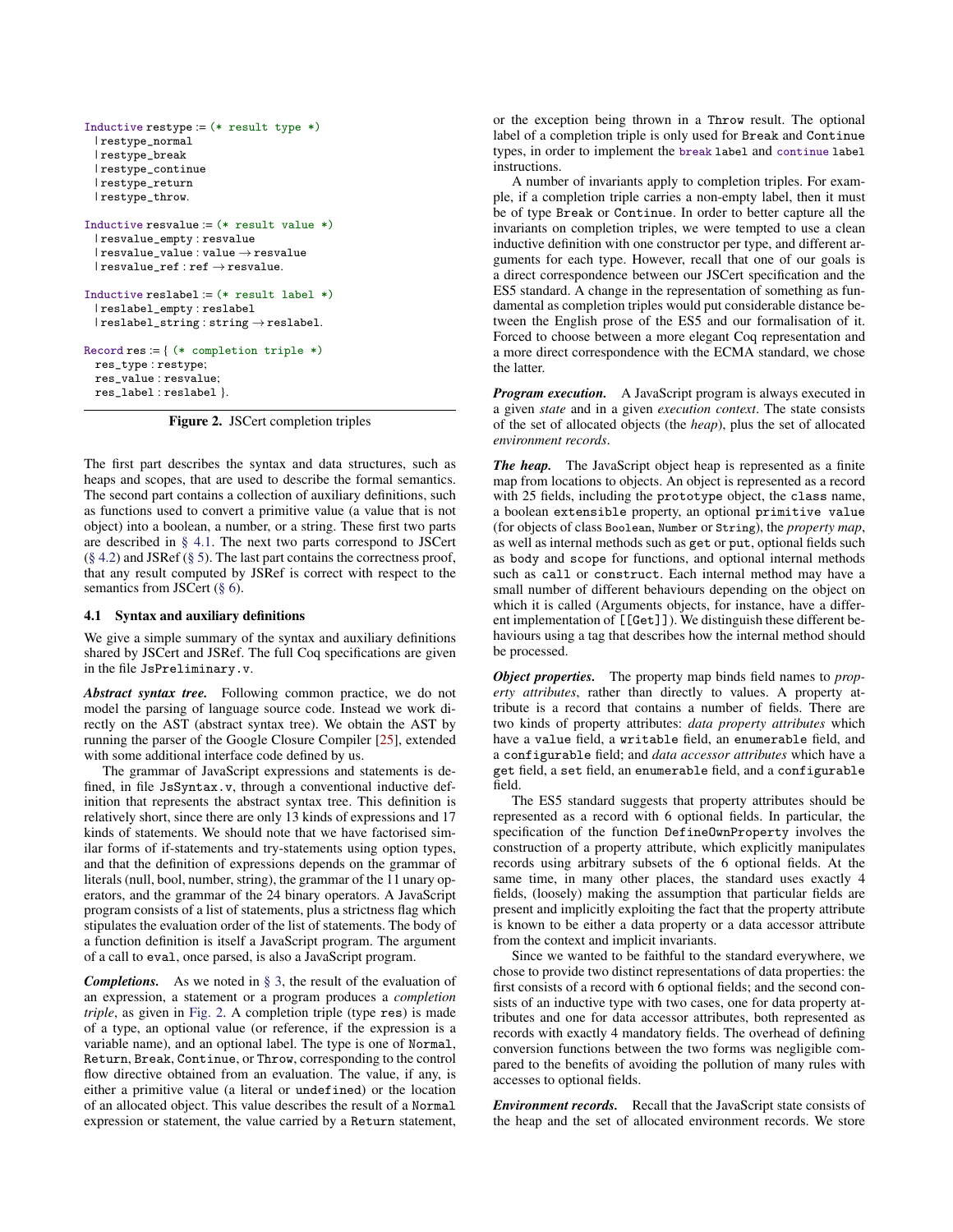environment records in a similar data structure to that used for the object heap, using a pointer to refer to a given environment record. An environment record can take one of two forms: a *declarative environment record*, which maps variable names to values (and to mutability flags); or an *object environment record*, which consists of the location of a JavaScript object (and some "provide-this" flags). Declarative environment records provide the local scoping associated with function calls, while object environment records provide the dynamic scoping associated with the with construct. In addition, there is always at least one object environment record which points to *the global object*. To properly model function closures, a given function object represents the environment it closes over as a *lexical environment* stored in one of its internal fields.

*Execution context.* The execution context is represented as a triple that consists of the scope (both the *lexical environment* and the *variable environment*, as specified by ES5), the current "this" object, and the current strictness flag. We represent both lexical environments and variable environments as a stack (a list) of pointers to environment records.

## <span id="page-7-0"></span>4.2 JSCert

Based on the syntax and auxiliary definitions described above, the main JSCert rules are defined in the file JsPrettyRules.v. We formalise the semantics of JavaScript statements using a judgement of the form  $t/S/C \Downarrow_s o$ , where: t denotes a statement; S denotes the state comprising the object heap and the environment record heap; C denotes the context comprising the lexical and variable environment, the ES5 "this" object, and the strictness flag; and  $o$ denotes the *output*. We have similar judgements  $\psi_e$ ,  $\psi_i$  and  $\psi_p$  for expressions, internal reductions, and full programs.

For terminating computations, the output is a pair made of the final state and the completion triple produced by the evaluation. Our JSCert semantics, expressed in pretty-big-step style [\[11\]](#page-13-0), also captures diverging computations, using a coinductive interpretation of the same set of evaluation rules. We discuss this further below. One key ingredient to the factorisation of the evaluation rules is the definition of the output of an evaluation as a sum type, shown below, that describes either termination in a given state with a given result, or divergence:

```
Inductive out :=
| out_ter : state \rightarrow res \rightarrow out
| out_div : out.
```
Internal reductions, however, return results of many different types. Some, for instance, return property descriptors. We thus use a more general return type, specret T, that is parameterised by the type T of what is returned. To add further complexity, internal reductions may call arbitrary user code which may terminate with an abrupt termination, such as throwing an exception, or which may diverge. Their return type is, thus, not uniform: it returns a modified state and a term of type T when the computation is successful; it returns a term of type out when the computation diverges or results in an abrupt termination. This behaviour is captured by the following type:

Inductive specret T :=  $\label{eq:1} \texttt{I spectrum:} \begin{minipage}[t]{0.9\linewidth} \begin{minipage}[t]{0.9\linewidth} \end{minipage} \begin{minipage}[t]{0.9\linewidth} \end{minipage} \begin{minipage}[t]{0.9\linewidth} \end{minipage} \begin{minipage}[t]{0.9\linewidth} \end{minipage} \begin{minipage}[t]{0.9\linewidth} \end{minipage} \begin{minipage}[t]{0.9\linewidth} \end{minipage} \begin{minipage}[t]{0.9\linewidth} \end{minipage} \begin{minipage}[t]{0.9\linewidth} \end{minipage} \begin{minipage}[t]{0.9\linewidth$  $|$  specret\_out : out  $\rightarrow$  specret T.

*Pretty-big-step semantics.* We express the JSCert semantics using the *pretty-big-step* operational semantics recently developed by Charguéraud [\[11\]](#page-13-0). The key difference between the traditional bigstep semantics and Charguéraud's pretty-big-step semantics is that we can decompose the evaluation of a single program construct using *intermediate forms* (defined in JsPrettyInterm.v), which extend the grammar of program statements and can be evaluated just like any other program. This style of semantics allows us to more effectively match the modularity of the ES5 standard.

The advantages of the *pretty-big-step* semantics have been described in [\[11\]](#page-13-0). Here, we only recall the arguments applicable to large existing language standards such as ES5. Nearly all English standards for industrial programming languages, including ES5, use sentences of the form "let  $R$  be the result of evaluating  $t$ ". These sentences relate a term directly to its result, just as a bigstep judgement would do. Because we want to be close to ES5, we cannot work with a small-step presentation, as in [\[37\]](#page-14-3), with rules of the form "to evaluate if e then t1 else t2, execute one step to reduce e into e1, and then evaluate if e1 then t1 else t2."

If we attempt to use traditional big-step semantics, we quickly find that we have to duplicate a significant amount of material across several rules. For example, consider the loop while(e) $\{ t \}$ . In big-step, we need a rule to handle the case where e evaluates to an exception, another rule for the case where e evaluates to a value converted to the boolean false, yet another rule for the case where e evaluates to a value converted to the boolean true and the body of the loop evaluates to an exception, and so on.

The problem here is that the steps made by a big-step semantics are "too big" to cleanly correspond to ES5. As suggested by our example, if we attempt to shoehorn ES5 into a big-step presentation, our repetition of premises will lead to a quadratic explosion in the size of our rule set. For an idealised research programming language, this sort of duplication may not present much of a problem. However, we soon realised that formalising ES5 in this way would quickly become unmanageable. This observation motivated the development of the pretty-big-step semantics, which has enabled us to write rules which very closely follow the structure of ES5.

*Pretty-big-step semantics for while loops.* Consider the ES5 description of while loops given in [Fig. 1.](#page-5-2) The corresponding JSCert semantics is given in [Fig. 3.](#page-8-0) Notice the close correspondence between the steps of the ES5 pseudo-code and the JSCert rules. Step 1 of the ES5 pseudo-code says "Let V=empty". The corresponding rule red\_while\_1 uses the notation stat\_while L e1 t2 to refer to a while construct with guard e1, body t2 and label set L (used for managing break and continue statements). The rule says that in a given state, the loop may evaluate to the output o if the *intermediate form*

## stat\_while\_1 L e1 t2 resvalue\_empty

also evaluates to o. This intermediate form carries all the information of the original while construct, and also carries the additional information that the value of "V" is resvalue\_empty, which is our Coq representation of the ES5 "empty" value.

Step 2 of [Fig. 1](#page-5-2) begins the loop in the ES5 pseudo-code. In our JSCert rules, we may loop back to this point at any time, by using the stat\_while\_1 intermediate form as a premise of a rule.

Now let us consider Steps 2a and 2b. These steps represent a pattern which is very common in ES5. First we evaluate some sub-expression, then we perform a GetValue *and* a type conversion on the result of that evaluation. In this case, we are converting to a boolean. Notice that a great deal is left implicit in the ES5 pseudo-code, which we wish to make explicit in our rules: the sub-expression or statement could diverge or throw an exception; the type conversion could diverge or throw an exception;[4](#page-7-1) and both the sub-evaluation *and* the type conversion could have side effects on the program state. This pattern occurs so frequently that we introduced a special intermediate form to handle

<span id="page-7-1"></span><sup>4</sup> This is actually not the case for conversions to booleans, but it may happen in conversions to other types, such as String or Number.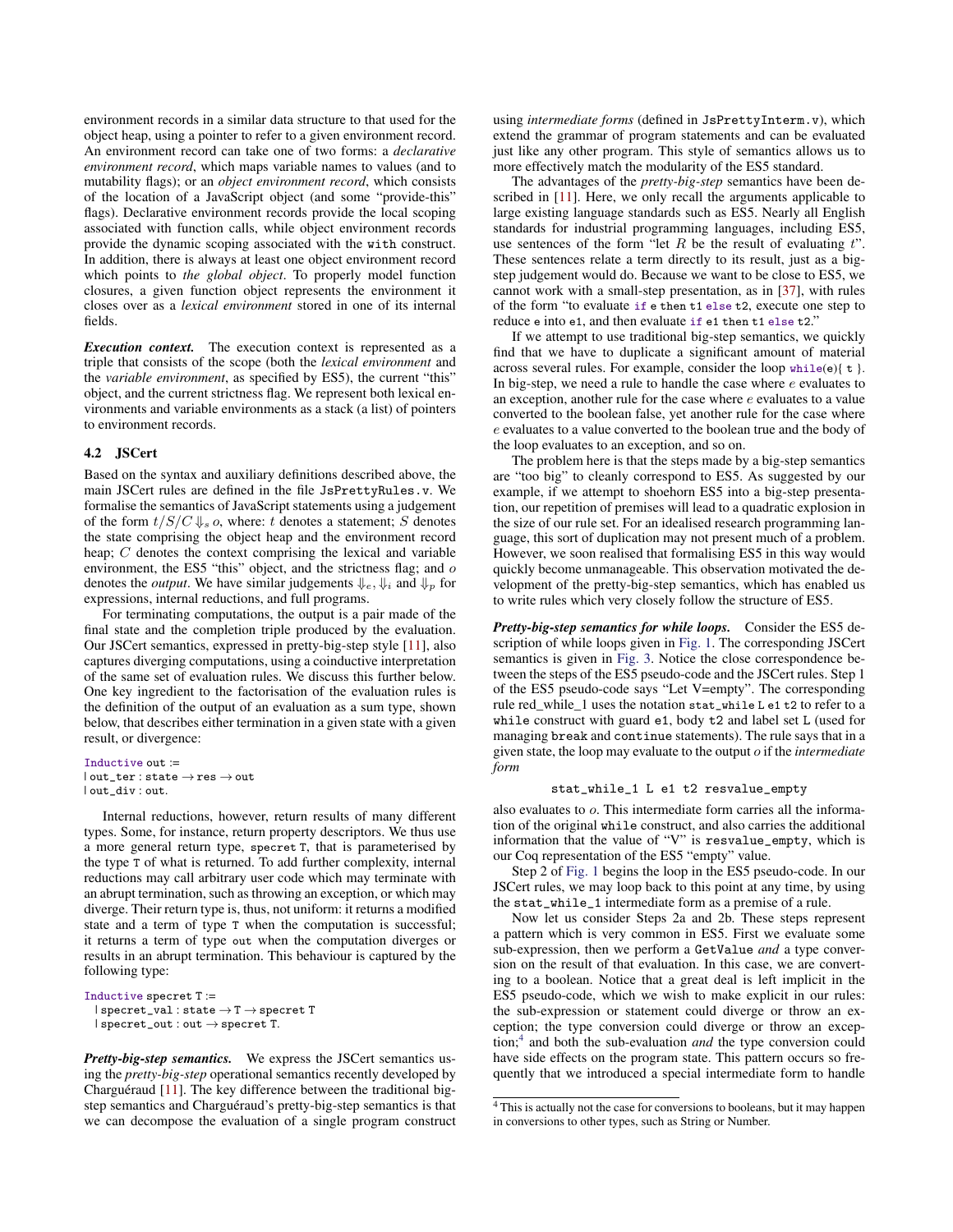| red while 1                                                                                                                                                                                                                                                                        | red_while_2a_2b                                                                                                                                                                            |  |
|------------------------------------------------------------------------------------------------------------------------------------------------------------------------------------------------------------------------------------------------------------------------------------|--------------------------------------------------------------------------------------------------------------------------------------------------------------------------------------------|--|
| stat_while_1 L e1 t2 resvalue_empty/ $S/C \Downarrow_s o$<br>stat_while L e1 t2/ $S/C \Downarrow_s o$                                                                                                                                                                              | ${\tt spec\_expr\_get\_value\_conv\_spec\_to\_boolean\_e1}/S/C \Downarrow_i {\tt y1}$<br>stat_while_2 L e1 t2 rv y1/ $S/C \Downarrow_s o$<br>stat_while_1 L e1 t2 $rv/S/C \Downarrow_s o$  |  |
| red_while_2b'_false                                                                                                                                                                                                                                                                | red while 2b' true 2c                                                                                                                                                                      |  |
| stat_while_2 L e1 t2 rv (vret S false)/_/C<br>$\downarrow$ s out_ter S rv                                                                                                                                                                                                          | $t2/S/C \Downarrow_s o1$ stat_while_3 L e1 t2 rv o1/ $S/C \Downarrow_s o$<br>stat_while_2 L e1 t2 rv (vret S true)/ $/C \Downarrow_{s} o$                                                  |  |
| red_while_2d<br>$rv' = \begin{pmatrix} \text{If } \text{res\_value } R \neq \text{result} \\ \text{then } \text{res\_value } R \text{ else } rv \end{pmatrix}$<br>stat_while_4 L e1 t2 rv' R/ $S/C \Downarrow_s o$<br>stat_while_3 L e1 t2 rv (out_ter S R) /_/ $C \Downarrow_s o$ | red_while_2e_false<br>res_type $R =$ restype_continue $\wedge$ res_label_in R L<br>stat_while_1 L e1 t2 rv/ $S/C \Downarrow_s o$<br>stat_while_4 L e1 t2 rv R/ $S/C \Downarrow_s o$        |  |
| red_while_2e_true<br>$\neg$ (res_type R = restype_continue $\land$ res_label_in R L)<br>stat_while_5 L e1 t2 rv R/ $S/C \Downarrow_s o$<br>stat_while_4 L e1 t2 rv R/ $S/C \Downarrow_s o$                                                                                         | red_stat_exception<br>out_of_ext_stat $t = Some$ o<br>abort $o$<br>$\neg(abort_intercepted_stat_t)$<br>$t/S/C\Downarrow_{s}o$                                                              |  |
| red_while_2e_i_true<br>res_type $R =$ restype_break $\wedge$ res_label_in R L<br>stat_while_5 L e1 t2 rv R/ $S/C \Downarrow_s$ out_ter S rv                                                                                                                                        | red_while_2e_i_false<br>$\neg$ (res_type R = restype_break $\land$ res_label_in R L)<br>stat_while_6 L e1 t2 rv R/ $S/C \Downarrow_s o$<br>stat_while_5 L e1 t2 rv R/ $S/C \Downarrow_s o$ |  |
| red_while_2e_ii_true<br>res_type $R \neq$ restype_normal<br>stat_while_6 L e1 t2 rv R/ $S/C \Downarrow_S$ out_ter S R                                                                                                                                                              | red_while_2e_ii_false<br>$res_type R = restype\_normal$<br>stat_while_1 L e1 t2 $rv/S/C \Downarrow_s o$<br>stat_while_6 L e1 t2 rv R/ $S/C \Downarrow_s o$                                 |  |

<span id="page-8-0"></span>Figure 3. JSCert semantics of while loops

it, while making these side effects, divergence, and exception propagation clear. The reader may see this special intermediate form at work in the rule red\_while\_2a\_2b. Here, the intermediate form spec\_expr\_get\_value\_conv takes care of the evaluation of e1, its GetValue, and its type conversion. In this case, we specify which type to convert to using the flag spec\_to\_boolean. The remaining work of Step 2b is performed by rule red\_while\_2b'\_false. Notice that since the type-conversion may have side effects, the rule red\_while\_2b'\_false takes its initial state S from the result of the type conversion as given by the intermediate form. Rule red\_while\_2b'\_false is a terminating rule, since the corresponding ES5 step says to "return (normal, V, empty)". In our formalisation, the pseudo-code variable V corresponds to the variable rv. Since we do not mention a completion type, our formalism assumes the completion type "normal", and since we do not mention a label set, our formalism assumes the label set "empty". This is done in Coq using a type coercion:

Coercion res\_normal  $rv := \{ res\_type = respectively$  normal;  $res_value = rv; res_labels = label-empty$  }

Step 2c (which corresponds to rule red\_while\_2b'\_true\_2c) follows the pretty-big-step pattern: evaluate some sub-expression or statement (in this case t2), and store the result in some pseudocode variable. Each new pseudo-code variable becomes a parameter of a new intermediate form  $-$  in this case the  $o1$  parameter of stat\_while\_3. Notice that the rules red\_while\_2b'\_false and red\_while\_2b'\_true\_2c both assume that the result of the typeconversion performed by rule red\_while\_2a\_2b was successful. In the event that the type conversion diverges, or throws an exception, that "aborting computation" will be propagated by the gen-eral rule red\_stat\_exception<sup>[5](#page-8-1)</sup>. We handle divergence and exceptional termination of the loop body (*Statement* in ES5 and t2 in our formalism) in exactly the same way. The rule red\_stat\_exception uses the out\_of\_ext\_stat function to extract the output from any intermediate form, checks that this output is an aborting one, and checks that this aborting computation should not be intercepted by a more specific rule. For example, in a while loop computation, if an exception or divergence happens in Step 2c, instead of always propagating the exception/divergence, in some cases we want to intercept it. That is, the part of the definition of abort\_intercepted\_stat t is the case where t can be patternmatched with stat\_while\_3 L e1 t2 rv (out\_ter S R). In this case the value of abort\_intercepted\_stat t is:

```
res_label_in R L
∧
\left( \begin{array}{c} \texttt{res\_type} \ \texttt{R} = \texttt{restype\_continue} \vee \\ \texttt{res\_type} \ \texttt{R} = \texttt{restype\_break} \end{array} \right)
```
This condition checks for exceptional terminations caused by continue and break statements that target the particular loop that we are currently evaluating, and should be properly handled by Step 2e (below).

Step 2d is another conditional assignment, which we handle with a condition of our own in rule red\_while\_2d. Notice that we insist that we will only proceed with step 2d if our previous steps terminated. This insistence is encoded in our pattern matching for out\_ter  $S$  R — which is the result of a terminating computation. The case in which the previous computation did not terminate is handled also by the abort rule which propagates diverging results.

Step 2e begins a nested conditional expression. It is simplest to describe the "false" case first, since this results in simply looping back to the beginning of Step 2. This case is handled by rule red\_while\_2e\_false, the first premise of which is the negation of the guard written in [Fig. 1.](#page-5-2) The second premise of this rule begins the next iteration of the loop by re-using the intermediate form

<span id="page-8-1"></span><sup>5</sup> We have similar "aborting computation" rules for expressions, internal reductions, and full programs.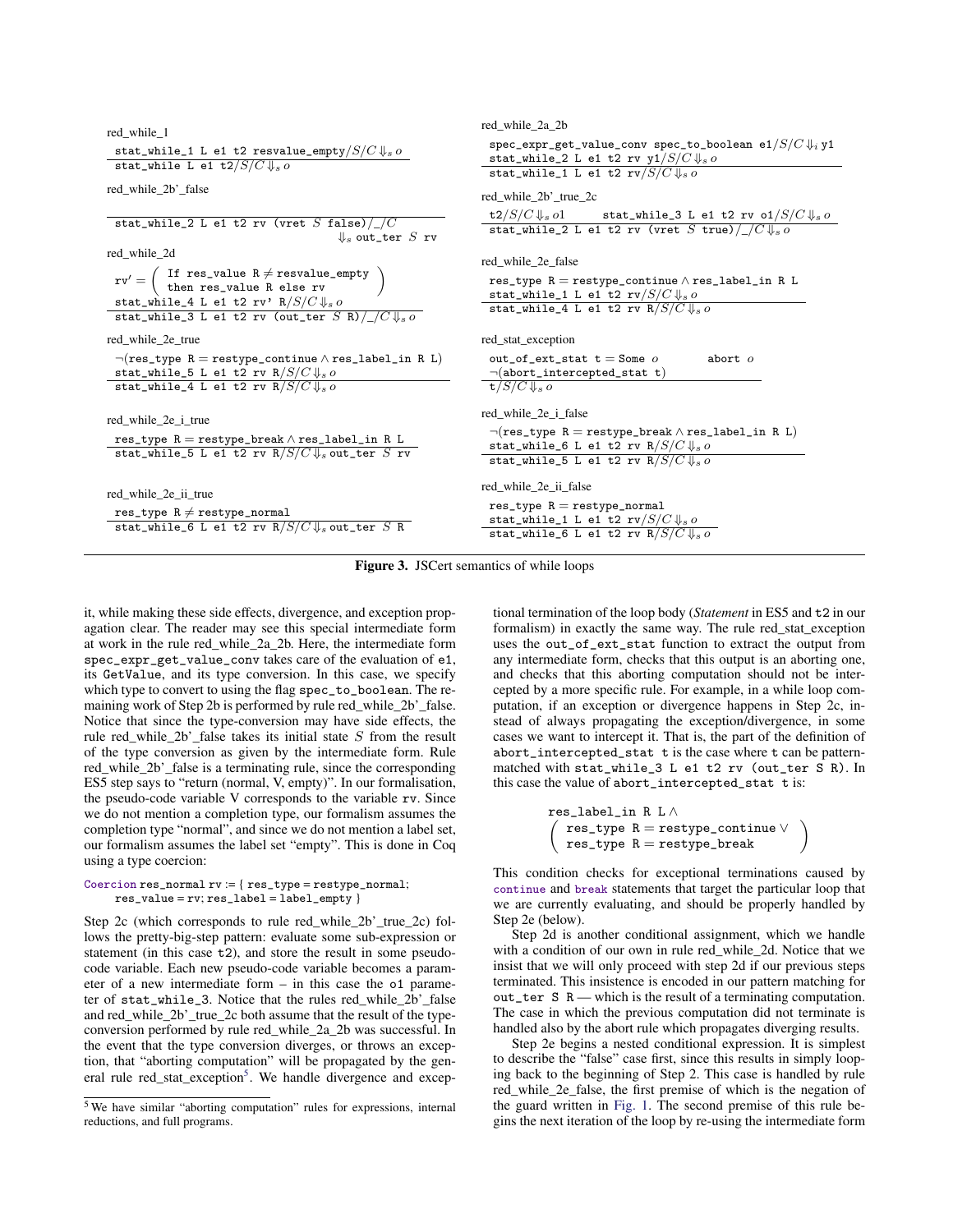stat\_while\_1. In the "true" case, rule red\_while\_2e\_true continues with a new intermediate form.

Step 2e(i) is another conditional expression, which we describe with two simple rules. The "true" case which describes the terminating computation breaking out of the loop corresponds to rule red\_while\_2e\_i\_true. The "false" case, which continues to step 2e(ii) corresponds to rule red\_while\_2e\_i\_false.

Finally, we come to step 2e(ii): another conditional, modelled with a pair of rules. The "abrupt completion" case, which terminates the computation corresponds to rule red\_while\_2e\_ii\_true. The "normal" case, which loops back to the beginning of Step 2 using the stat\_while\_1 intermediate form corresponds to rule red\_while\_2e\_ii\_false.

It is a simple matter to express the rules given above as Coq definitions.<sup>[6](#page-9-1)</sup> For example the rule red\_while\_2e\_ii\_false can be written in Coq as follows.

```
| red_while_2e_ii_false : ∀S C labs e1 t2 rv R o,
    res\_type R = restype\_normal \rightarrowred_stat S C (stat_while_1 labs e1 t2 rv) o \rightarrowred_stat S C (stat_while_6 labs e1 t2 rv R) o
```
*JavaScript formalisation challenges.* The first challenge with formalising ES5 is the size of the definition. ES5 consists of 16 chapters (209 pages, plus some additional annexes) of English language and pseudo-code description. While we do not aim to formalise the parsing of concrete JavaScript syntax (most of chapters 1-7), JSCert and JSRef cover, and have a correctness proof for, all of chapters 8-14 and 16, except for the for-in statement (chapter 12), array initialisation (chapter 11) and some type conversions (chapter 9). See <http://www.jscert.org> for the current state of our JSCert specification, which will grow over time. We choose not to formalise for-in at this stage because it is loosely specified and broken: based on the ES5 standard and conversations with ES5 authors and browser implementors, we filed bugs in the current draft of the upcoming ES6 standard (bugs 1444 and 1443 of [\[58\]](#page-14-0)). Still, it is an interesting challenge to give a more precise description of the semantics of for-in and we leave it for future work. Chapter 15 contains the native libraries, and would be considerable work to specify in full. We have JSCert rules and JSRef code (but no correctness proof) for those parts of chapter 15 where the libraries expose important JavaScript features.

The inductive definition of JSCert is sometimes a little verbose, as illustrated by the rules for while. This verbosity is due to the fact that we closely follow ES5, which is itself quite verbose, and we are being fully explicit about the evolution of the state and the context. In contrast, we shall see that the JSRef fix-point presentation is significantly more compact [\(§ 5\)](#page-9-0). Despite its verbosity, the inductive presentation of JSCert is ideally suited to conducting formal proofs, because it gives a fine-grained view of the different steps, allowing modular reasoning about the evaluation of a given JavaScript language construct. Moreover, as we have experienced with the verification of the code of JSRef with respect to JSCert, the regularity of the pretty-big-step rules (which never have more than two evaluation premises), significantly eases the development of specialised tactics that help automate formal proofs.

The second main challenge with formalising ES5 is the high complexity of the behaviour of a few features such as the representation of scopes and variable lookup, the non-obvious representation of data attributes, the treatment of function calls and arguments object, and the aforementioned evaluation of for-in. Several features introduced in ES5, such as execution contexts and strict mode, are spread throughout the specification and hence are non-trivial to capture.

Finally, JavaScript "internal methods" can return types not allowed to user code, and yet may call user code. We thus had to devise a definition that was flexible, yet allowed for proofs to be automated as much as possible. The next section on JSRef illustrates how such an effort enabled us to factorise much of the presentation using a monadic approach.

*Semantics of diverging programs.* ES5 never explicitly mentions diverging programs — a program diverges as soon as the evaluation of any subprogram diverges. Even though we have not conducted so far any formal reasoning related to divergence, we could formally capture the semantics of diverging JavaScript programs without requiring additional work. The constant out\_div, which we introduced in the grammar of outputs o, materialises divergence. This constant is propagated through the evaluation rules, just as exceptions are propagated. We derive the judgement capturing the semantics of diverging programs by considering a *coinductive* interpretation (greatest fixed-point) of the exact same set of evaluation rules as we have for terminating programs. Additional details may be found in [\[11\]](#page-13-0).

## <span id="page-9-0"></span>5. JSRef: a reference interpreter for JavaScript

Our goal in defining JSRef is to obtain an executable JavaScript interpreter, whose definition closely follows ES5 and can be proved correct with respect to JSCert. Note that JSRef does not need to be fast. It simply needs to be efficient enough to interpret programs such as those found in the JavaScript test suites.

*Host language for JSRef.* We have chosen to write JSRef directly in Coq: that is, in a core, purely-functional language that admits only total functions. We could have chosen to use an imperative language with implicit state in the hope that this would make translating ES5 pseudo-code easier. However, this would have made the correspondence between our interpreter and our formal specification much more difficult to establish. By using Coq as a programming language, we make JavaScript's state and exception propagation explicit (which we consider an advantage), and make the formal statement and proof that our interpreter is sound comparatively straightforward, as described in [§ 6.](#page-11-0)

*Structure of JSRef.* The interpreter consists of a record that contains functions for evaluating programs, statements, expressions, function calls, and so forth. The record type, slightly simplified for clarity, appears below:

Record runs\_type : Type := runs\_type\_intro {

```
runs\_type\_expr: state \rightarrow execution\_ctx \rightarrow expr \rightarrow result;runs\_type\_stat: state \rightarrow execution\_ctx \rightarrow stat \rightarrow result;\texttt{runs\_type\_prog}: \texttt{state} \rightarrow \texttt{execution\_ctx} \rightarrow \texttt{prog} \rightarrow \texttt{result};\verb|runs_type_stat_while|: \verb|state \rightarrow \verb|execution_ctx \rightarrow \verb|result|\rightarrow \mathtt{label\_set} \rightarrow \mathtt{expr} \rightarrow \mathtt{stat} \rightarrow \mathtt{result}; \ldots \}.
```
Since our Coq implementation must consist only of terminating functions, we bound the number of steps that JSRef may take in any given run, a standard technique in ACL2 and Coq. This is similar to decide in advance "If it hasn't finished in 30 days, I'll hit Control-C". The token result\_bottom is the result of a computation that was interrupted in this way. In practice, it is rare to observe result\_bottom, because we can specify a very large bound on the number of steps. We thus define our runs function as a fixpoint which takes an integer as an argument and returns a record of functions with the type of the record above:

<span id="page-9-1"></span><sup>&</sup>lt;sup>6</sup> In our Coq development, we use a slightly different naming convention for the evaluation rules, which we believe will be easier to maintain when migrating from one version of the ECMA standard to the next. That said, for pseudo-code involving more than 5 steps, we left a comment next to each evaluation rule indicating its corresponding ES5 step number.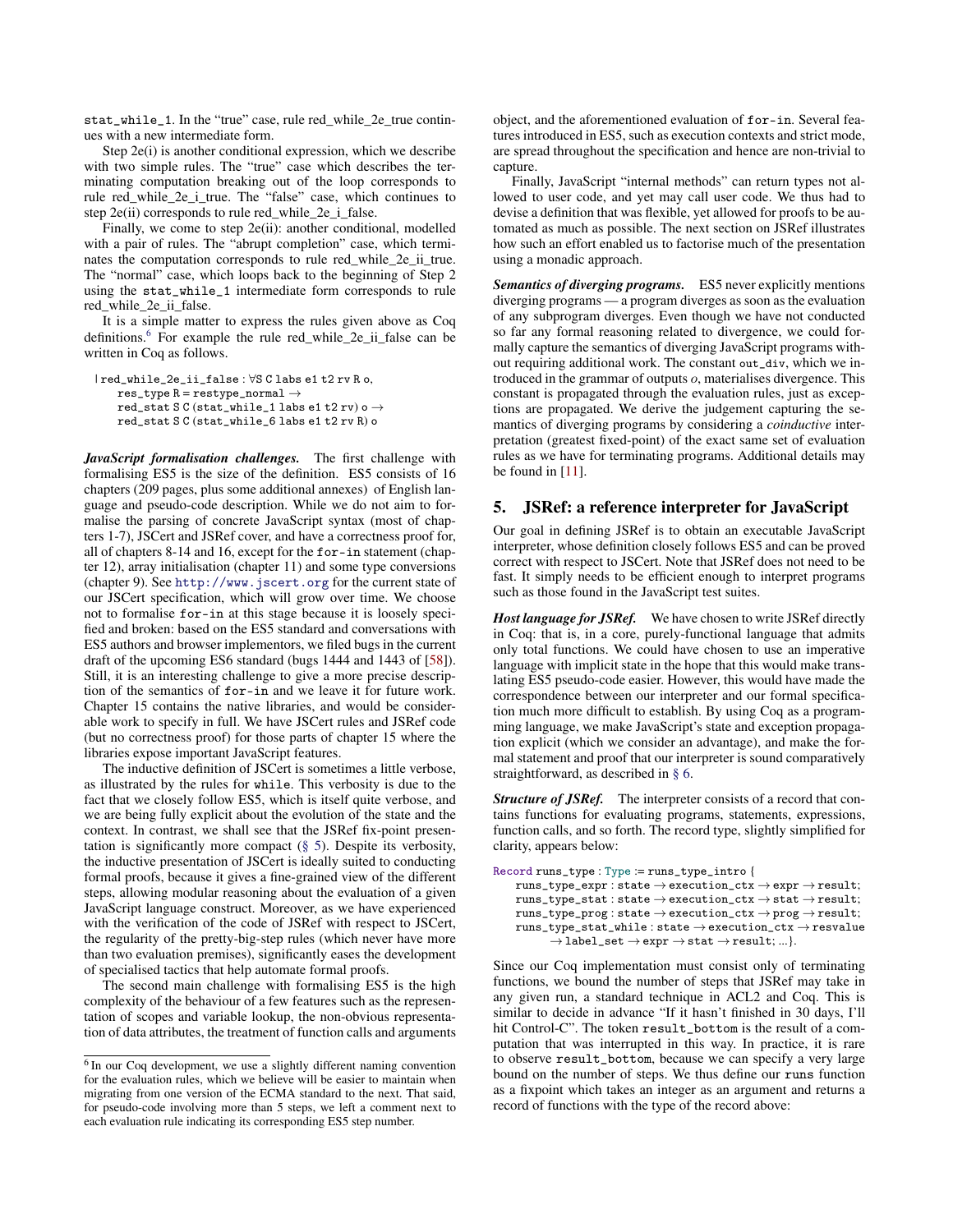```
Fixpoint runs max_step : runs_type := match max_step with
| 0 \Rightarrow\{ \; runs\_type\_expr := fun \; S \; \underline{\ } \; \Rightarrow \texttt{result\_bottom} \; S;runs_type_stat := fun S _ _ \Rightarrow result_bottom S;
    runs_type_prog := fun S _ _ \Rightarrow result_bottom S;
    runs_type_stat_while := fun S _ _ _ _ _ \Rightarrow result_bottom S;
  ...}
 | S max_step' \Rightarrow (* max_step = 1 + max_step' *)
  { runs\_type\_expr := fun S \Rightarrow run\_expr (runs max\_step') S;runs_type_stat := fun S \Rightarrow run_stat (runs max_step') S;
    runs_type_prog := fun S \Rightarrow run\_prog (runs max_step') S;
    runs_type_stat_while := fun S \Rightarrowrun_stat_while (runs max_step') S;
  ...}
 end.
```
Each function in the record takes the record itself as its first parameter, instantiated with one fewer step, and all recursive calls are routed through the record. For example, run\_stat runs S C s evaluates the statement s in the *state* S (heap of objects and environment records) and in the *evaluation context* C (used for variable lookups), so long as the record runs contains functions for running any kind of term (programs, statements, expressions, etc.). As a first approximation, the reader may simply think of the projections runs.runs\_type\_expr as a direct recursive call to the function for evaluating expressions.

The function run\_javascript below uses a record runs built with a sufficiently large number to serve as a bound on our recursive calls. Since the bound is handled by this record, it does not pollute our main development.

```
Definition run_javascript runs p : result :=
 runs.runs_type_prog state_init execution_ctx_init p.
```
An evaluation using a function from JSRef returns a *result*, which is either a completed computation, or a special token that states the interpreter has reached an impossible state or that the computation did not terminate in the allocated time. As with JSCert, the type of the result may depend on what is being evaluated (typically for internal reductions); we thus define the following polymorphic resultof type:

<span id="page-10-7"></span><span id="page-10-6"></span><span id="page-10-5"></span><span id="page-10-2"></span>18

```
Inductive result of T :=| result_some : \texttt{T}\rightarrow \texttt{resultof}<br>\texttt{T}| result_impossible
\label{eq:resub} \verb|result_bottom|: state \rightarrow \verb|resultof T|.
```
The token result\_impossible is returned by the interpreter if an invariant of the JavaScript language is violated: e.g., if the ES5 internal GetOwnProperty method is somehow called on a primitive value. We claim that starting from a well-formed initial state, the interpreter will never return result\_impossible because we conjecture than all invariants are preserved by execution.

As first approximation, terminating programs have a result of type resultof out (as defined in [§ 4.2,](#page-7-0) except that out\_div is never used), whereas internal reduction have a result of type resultof ( specret T) for some T. In fact, for purpose of better code factorisation, terminating programs have the following result type, which is isomorphic to resultof out:

```
Inductive nothing : Type :=. (* uninhabited *)
Definition result := resultof (specret nothing).
```
Since there is no inhabitant of the nothing type, the only way to obtain a result\_some of the result type is through specret\_out, which carries a value of type out. This approach guarantees that every result type is an instance of specres T = resultof (specret T), greatly simplifying the definition of monadic operators.

*Monadic-style programming in JSRef.* In order to avoid clutter, JSRef is programmed in a *monadic style*. For example, say Definition if\_result\_some (A B : Type)  $(W : result of A) (K : A \rightarrow result of B) : result of B :=$ match W with | result\_some a ⇒K a | result\_impossible S ⇒result\_impossible S | result\_bottom S ⇒result\_bottom S end. Definition if\_spec (A B : Type)  $(W :$  specres A)  $(K :$  state  $\rightarrow A \rightarrow$  specres B) : specres B := if\_result\_some W (fun sp  $\Rightarrow$ match sp with | specret\_val S0 a ⇒K S0 a | specret\_out o ⇒  $\verb|if_abort|$ o (fun $\verb|_\Rightarrowresult\_some$  (specret\_out o)) end).

<span id="page-10-0"></span>Figure 4. Two JSRef monadic operators

```
Definition run_stat_while runs S C rv labs e1 t2 : result :=
      \mathtt{if\_spec}\ (\mathtt{run\_expr\_get\_value}\ \mathtt{runs}\ \mathtt{S}\ \mathtt{C}\ \mathtt{e1})\ (\mathtt{fun}\ \mathtt{S1}\ \mathtt{v1} \RightarrowLet b := convert_value_to_boolean v1 in
        if b then
          if_ter (runs.runs_type_stat S1 C t2) (fun S2 R \RightarrowLet rv' := ifb res_value R \neqresvalue_empty
                       then res_value R else rv in
            Let loop := fun _ \Rightarrow runs.runs_type_stat_while S2 C rv'
                 labs e1 t2 in
            ifb res_type R \neqrestype_continue
10 ∨ res_label_in R labs
11 then (ifb res_type R = restype_break
12 ∧ res_label_in R labs
13 then res_ter S2 rv'
14 else (ifb res_type R \neqrestype_normal
15 then res_ter S2 R else loop tt))
            else loop tt)
17 else res_ter S1 rv).
19 Definition run_stat runs S C t : result :=
20 match t with
21 | stat_while ls e1 t2 \Rightarrow22 runs.runs_type_stat_while S C ls e1 t2 resvalue_empty ...
```
<span id="page-10-1"></span>Figure 5. JSRef semantics of while loops

we want to evaluate a composite expression e which contains subexpression  $e_1$ . First we evaluate  $e_1$ . If this evaluation terminates with a completion triple of type normal, then we want to use the value produced by  $e_1$ . However, if the evaluation of  $e_1$  produces either result\_bottom or result\_impossible, we want to propagate this result immediately, without executing the rest of the code for processing e. In JSRef, this pattern requires a simple use of the if\_spec monadic operator: if\_spec (runs.run\_expr\_get\_value S C e1)(fun S' v1  $\rightarrow$  ...), where the "..." contains the code for processing the result value v1 of e1 in the updated state S1. [Fig. 4](#page-10-0) shows the definition of if\_spec. It depends on if\_result\_some which first filters out the cases where the computation failed. Otherwise, the continuation K is called on the result. The if\_spec function constructs such a continuation ( $fun sp \Rightarrow ...$ ), which ensures that the result of the computation is not an abrupt termination (a result of the form specret\_out o where o satisfies the predicate abort).

*JSRef function for while loops.* [Fig. 5](#page-10-1) shows the function run\_stat\_while used to interpret while statements. The three first arguments have been described before. Arguments e1 and t2 are respectively the condition and body of the while loop. Argument labs is a set of labels annotating the loop (to deal with break and continue statements). Finally, rv is the current value to return in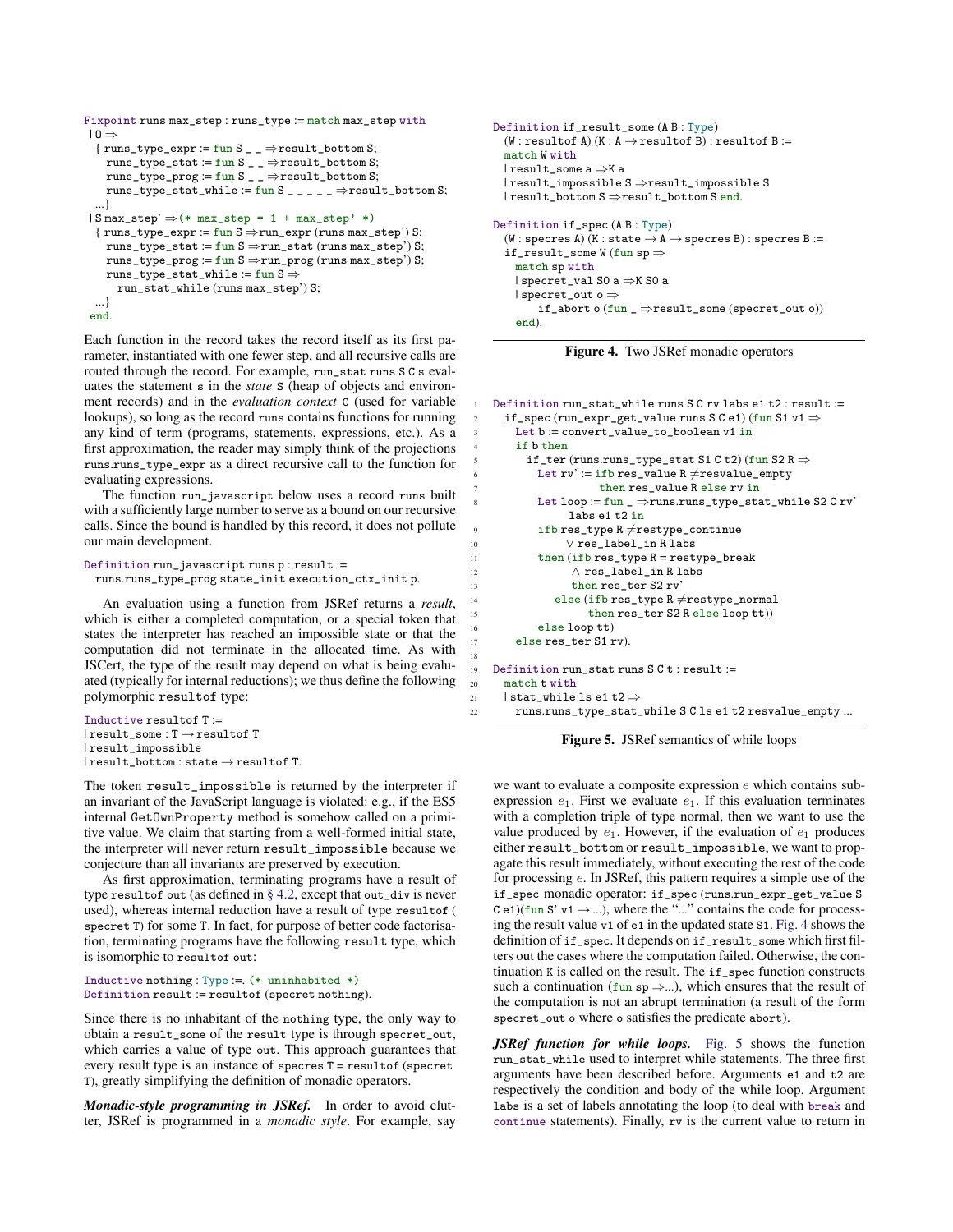the completion triple. It corresponds to the  $V$  of [Fig. 1.](#page-5-2) Intuitively, calling this function amounts to executing the JavaScript statement labs:while(e1){t2} starting from heap S and execution context C. As we reuse this function for the next step of the loop, we also need to carry around the last computed value rv. As shown in the extract from run\_stat, rv is initially set to the empty value.

We now detail the code of the loop. We first evaluate the condition e1 and capture its result using the continuation ( $f$ un S1 v1  $\Rightarrow$ ...). Remember that this continuation runs only if the result of the computation is successful and if it is not an abrupt termination. The value v1 is then converted to a boolean to choose which branch of the if to execute. If it is false, the else branch is taken [\(Line 17\)](#page-10-2), and the current state is returned alongside with the last computed value rv (coerced to the triple (normal,rv',empty)). Otherwise, the statement t2 is evaluated using the monadic operator if\_ter. This operator is very similar to if\_spec, except that it applies the continuation even if the result is an abrupt termination. This allows us to check for a break or continue result from running the statement. [Lines 6](#page-10-3) and [7](#page-10-4) update rv if the result value of the statement was not empty. We then inspect the termination type of the result to proceed. [Line 16](#page-10-5) is taken if it is a continue with its label in labs. Otherwise, if the result is a break with its label in labs, then the computation terminates as a normal result [\(Line 13\)](#page-10-6). If the result is not normal (e.g., a return or a break with a different label), then it is returned as such [\(Line 15,](#page-10-7) then branch). Finally, if the result is normal, then the next iteration of the while loop is run (else branch).

Note how the while loop code in JSRef is more concise than that in JSCert. This observation applies in general to most parts of the definitions. Overall, the full definition of JSCert is ∼3,000 lines of Coq, whereas the corresponding definition of JSRef is ∼2,000 lines.

*Running the interpreter.* The Coq system provides a way to automatically extract OCaml code from the definition of computable functions. This is crucial to our ability to run our interpreter and test it against existing test suites. There are experimental tools that allow the extraction of OCaml code directly from an inductive definition, such as the one of JSCert. We did not pursue this approach for the following reasons: these tools are not yet mature; the development of JSRef is independently interesting; and, this way, we could make natural choices when ES5 was underspecified.

At the expense of some trust, Coq provides the ability to locally override the default mapping from Coq values and types to OCaml values and types. Of course, this feature should be used sparingly. We use it in two ways. First, as previously explained, we rely on an untrusted parser. More precisely, our development assumes the existence of a parser returning either *some* AST or *none* in case of a parse error: Axiom run\_parse : string → option prog In order to run tests and execute the eval operator, we provide an OCaml function that implements run\_parse by calling an existing JavaScript parser [\[25\]](#page-14-4) and then translating the output to the OCaml representation of our AST for JavaScript code. The second customisation regards numbers. In JavaScript, all numbers are IEEE 754 double precision floating-point numbers. In our formalisation, we use the Flocq library [\[40\]](#page-14-36) to precisely model IEEE 754 floatingpoint numbers and their operations. Since the OCaml type float corresponds to IEEE 754, it is safe for us to extract JavaScript numbers directly to OCaml float. Similarly, we provide direct OCaml implementations for other operations on numbers mentioned in ES5, such as conversion to and from Int32 types.

## <span id="page-11-0"></span>6. Evaluation: establishing trust

An important aim for us was to design JSCert and JSRef in such a way that they could be evaluated, and hence eventually trusted, by e.g., ECMA authors, implementors of JavaScript virtual machines, designers of secure subsets or compilers targeting JavaScript, and developers of JavaScript analysis tools. In this section, we describe our methodology for establishing trust, how to extend our results in future to strengthen such trust, and the bugs that we have found in ES5 and ES6, test262, and several major browsers.

Our methodology for establishing trust involves four components: the English standard ES5 and the ECMA conformance test suite, test 262, pre-existed our work; the mechanised specification, JSCert, and the certified interpreter, JSRef, are introduced in this paper. We establish connections between ES5, JSCert, JSRef and test 262, to justify our claim that JSCert and JSRef have been designed in such a way that they can be evaluated and trusted. We also explore ways of establishing further connections in future.

We have constructed JSCert to be as close as possible to ES5, and have proved JSRef correct with respect to JSCert. Independently, engineers have developed test 262 to cover as many aspects of ES5 as they reasonably could. We have been able to check that JSRef behaves as expected on all the appropriate tests, given our coverage of ES5. JSCert and JSRef can therefore be challenged through two distinct paths: through the eyeball correspondence with ES5; and through the execution of tests by our reference interpreter. Having these two *independent* paths significantly decreases the likelihood of bugs remaining in JSCert.

## 6.1 Connections to establish trust

*Eyeball closeness.* As discussed in [§ 4,](#page-5-0) we have designed JSCert to be as close to ES5 as we can. We follow the ES5 data structures precisely. Every line of pseudocode in ES5 corresponds to one or two rules in JSCert, and our code is commented to make these correspondences explicit. Anyone with basic training in reading Coq specifications should be able to check the correspondence between the ES5 prose and our JSCert definitions.

We have intentionally chosen to differ from ES5 at a few places. We make explicit several constructs that are left implicit in ES5, to help with the eyeball assessment that JSCert is a correct formalisation of ES5. Unlike ES5, we treat the state, exceptions, and divergence explicitly. We always mention the current evaluation context and strictness flag, whereas ES5 only describes places where they are modified. Moreover, contrary to ES5 pseudo-code, in JSCert we do not use a "repeat" statement but rely instead on an explicit control-flow jump. We did experiment with an higher-order intermediate form to capture "repeat" loops in the inductive semantics. However, we concluded that it obfuscated the definitions and added technicalities for very limited benefit. Setting aside these differences in the style of presentation, we believe that JSCert is close enough to ES5 that (at least several) ECMA authors should be able to proof read our definitions

*Correctness.* We have formally proved in Coq that JSRef is correct with respect to JSCert. More precisely, if the JSRef interpreter evaluates program  $p$  to output  $o$ , in a finite number of steps bounded by  $n$ , then it must be the case that the program  $p$  is related to the output o by the inductive semantics of JSCert. More formally, the Coq statement of the theorem is

Theorem run\_javascript\_correct : ∀(n:nat) (p:prog) (o:out), run\_javascript (runs n) p = result\_some (specret\_out o)  $\rightarrow$ red\_javascript p o.

where red\_javascript corresponds to the evaluation judgement  $\psi_p$ specialised to the initial state. The proof of this theorem consists of 3500 lines of Coq and is relatively straightforward. We inspect the code of JSRef line by line, following the case analyses and the function call performed and showing that each of these operations corresponds to the application of one or two pretty-big-step evaluation rules from JSCert.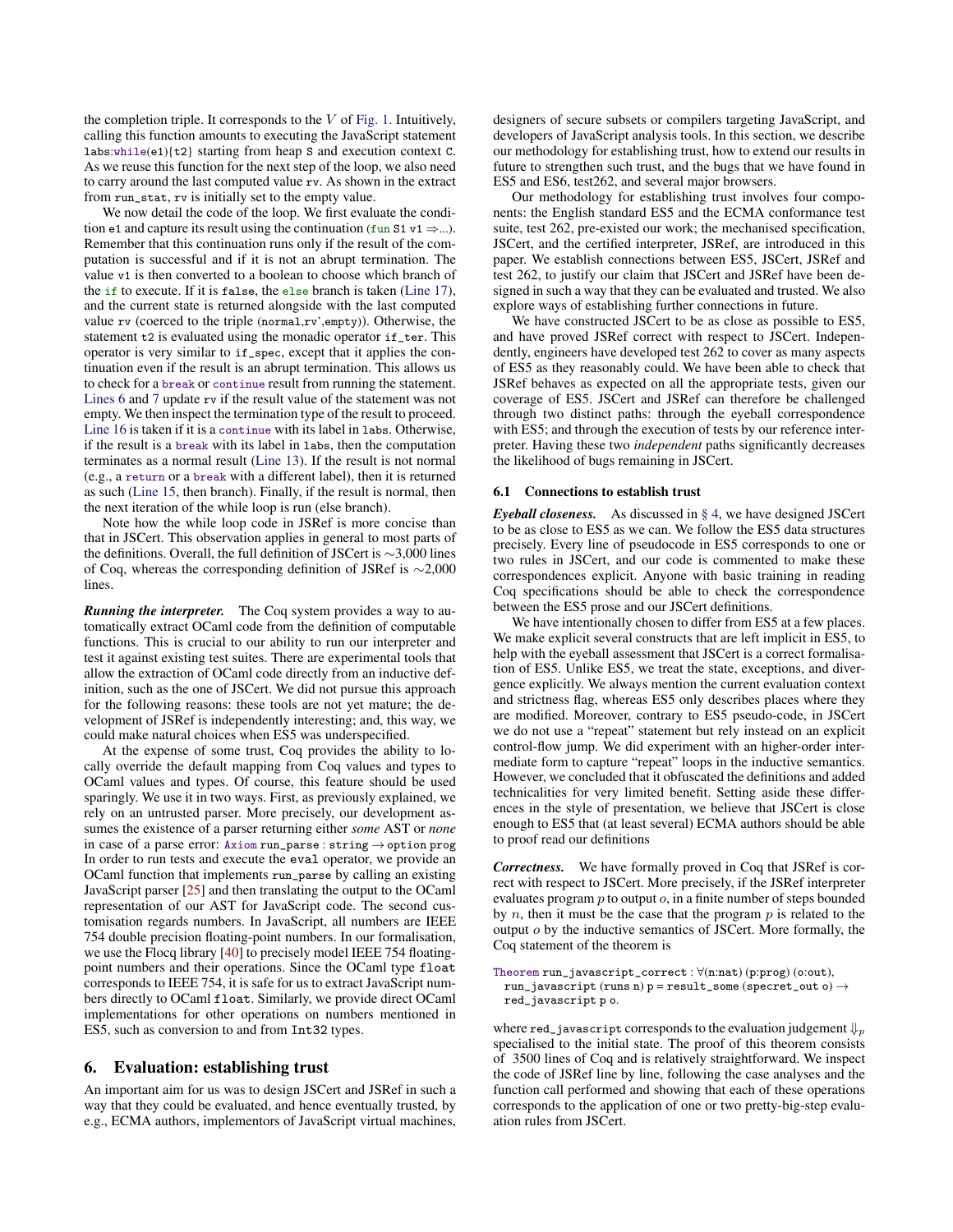More precisely, recall from [§ 5](#page-9-0) that JSRef is written in a monadic style. To step through the code of JSRef, we need to reason about the behaviour of the monadic operators. To do this, we prove, for each monadic operator, a lemma specifying its behaviour. We then define a custom Coq tactic that looks at the head monadic operator of the JSRef piece of code at hand, and automatically applies the corresponding lemma. Thanks to this tactic, we are able to automate the reasoning on the abrupt termination cases. As a result, our proof script basically consists of case analyses and calls to our custom tactic with the names of the evaluation rules to be applied given as arguments.

As we were proving correctness, we were able to detect and correct many typos, and also a small number of more serious misinterpretations of ES5. JSCert and JSRef were intentionally developed by different researchers. Despite close interaction between researchers, there were inevitable discrepancies in interpretation between JSCert and JSRef, which were picked up during the course of proving correctness. This proof is a cornerstone of our work, as it enables us directly to validate our JSCert specification with testing.

*Tests.* We ran JSRef against test262, the ES5 conformance test suite. JSRef successfully executed all the tests that we expected it to pass, given our coverage of ES5. In test262, there are 11746 tests, organised by chapters. There are no tests for chapters 1–5. Chapters 6 and 7 relate to the parser rather than the language, chapter 15 corresponds to native libraries, and there are some additional test directories (e.g. "best practice" and "intl402") which we do not study. There are 2782 main tests associated with chapters 8–14. Our of these, we pass 1796. We have been able to check (with the help of search tools) that all the remaining tests fail because: either they use for-in; or they use chapter 15 library functionalities which we have not implemented; or they fail due to the Google Closure parser being slightly more permissive than ES5 and hence not failing where expected.

Running JSRef over thousands of tests has been very useful, as it allowed us to detect and fix several bugs in JSRef and JSCert. Most of these bugs were simple typos, but a few of them were more serious: e.g., converting a record to a data property instead of a data accessor.

## 6.2 Increasing trust in JSCert and JSRef

Since we are discussing trust, we ought to also recall that, by design, the correctness of our development relies on the formal tools, formal libraries, parsers, compilers and glue code involved in our tool chain. More precisely, trust in JSCert and JSRef requires trust in Coq, Coq's extraction mechanism, the OCaml compiler, the Google Closure parser, our glue code for linking the parser to the extracted code of JSRef, and our glue code for binding boolean and floating-point JavaScript values to their OCaml counterparts.

There are three main ways in which we may further increase our trust in JSCert and JSRef: by establishing determinacy for most of the evaluation rules for JSCert; by establishing the completeness of JSRef with respect to JSCert; and by using a code-coverage analysis of JSRef to help us complete existing test suites so as to cover all aspects of ES5. The last two correspond to the dotted arrows in the following diagram:

| eveball<br><b>JSCert</b> | correctness               | running tests<br><b>JSRef</b><br><b>Tests</b> |
|--------------------------|---------------------------|-----------------------------------------------|
|                          | <b><i>CONTRACTORY</i></b> | . 7                                           |
|                          | completeness              | test generation                               |

ES5 does not explicitly say that the semantics of JavaScript is deterministic. Yet, it turns out that, with the exception of the loosely-specified "for-in" statement and "implementationdependent" constructs, the standard only describes deterministic behaviour. We should be able to prove this. Conducting such a proof would ensure that JSCert does not contain errors leading to more behaviours being accepted by JSCert than ES5. If JSCert was erroneous in this way, it could compromise e.g. the verification of tools that compile other programming languages into JavaScript. In future, we would like to prove in Coq that JSCert is deterministic. We have not attempted to do this proof yet due to a limitation of the case-analysis tactic of Coq. This tactic leads to an (unnecessary) quadratic explosion of the size of the proof-term when performing a nested case analysis on two derivations, precisely what is necessary for proving determinacy. We are waiting for the release of the new case-analysis tactic, under development, which should enable us to build proof terms of size linear in that of the proof.

We would also like to prove the completeness of JSRef with respect to JSCert. Currently, when executing a JavaScript program that terminates within a reasonable amount of time, our interpreter might, in theory, return result\_impossible or result\_bottom instead of the expected result. (Note that, as established by the correctness result, if JSRef produces some result then it must be the right result.) In practice, on all the tests that we considered, we never obtained result\_impossible or result\_bottom. This situation is very unlikely to happen because, from looking at the source code of JSRef, it appears obvious that we never return result\_bottom except when the bound on the number of steps is reached, and it is relatively straightforward to check we would only return result\_impossible if the invariants on the state (e.g., there are no dandling pointers) were to be broken. That said, it would be more satisfying to prove in Coq that if a program is related to some output using JSCert, then executing this program using JSRef would produce the same output. The reason we have not done it yet is because the invariants on the states involved are numerous and quite arduous to define, and because completeness is not critical to safety.

Another way to increase the trust in JSCert and JSRef would be to extend existing test suites so as to include sufficiently many tests to cover all the paths of ES5. With such full coverage, we would significantly increase the degree of confidence in the correctness of JSRef through the testing path. The ECMAScript community acknowledges that the test262 coverage needs improvement, and in fact has a long-standing open bug on the test262 bugzilla entitled "Need academic-like review of existing test coverage versus ES5.1" [\[23\]](#page-14-38). Using JSRef in combination with a coverage analysis tool for OCaml programs, called the *Bisect* tool [\[14\]](#page-13-3), we have been able to visualise the lines of JSRef that are never executed by any test program. We therefore have at least some technology for investigating the coverage of JSRef, and hence of ES5 (provided that JSRef does not miss entire pieces of ES5). We need more manpower to extend test262 with the missing tests.

An alternative approach to producing tests manually would be to generate them automatically, by using automated theorem provers to exhibit tests whose execution is able to reach a particular line of JSRef code. As these tests would be generated from JSRef, they would certainly not trigger bugs in JSRef. However, if these tests were to fail on other JavaScript virtual machines, then we would know that there is either a bug in JSRef or in the virtual machines. This alternative approach to producing tests would increase our trust in JSRef, by showing that it mainly behaves like existing JavaScript implementations on tests that cover all of its source code and by highlighting where it diverges from particular implementations.

### 6.3 Bugs discovered

Through our work, we have been trying to understand and express in Coq the semantics of JavaScript, including its darkest corners. To understand the semantics intended by ECMA authors and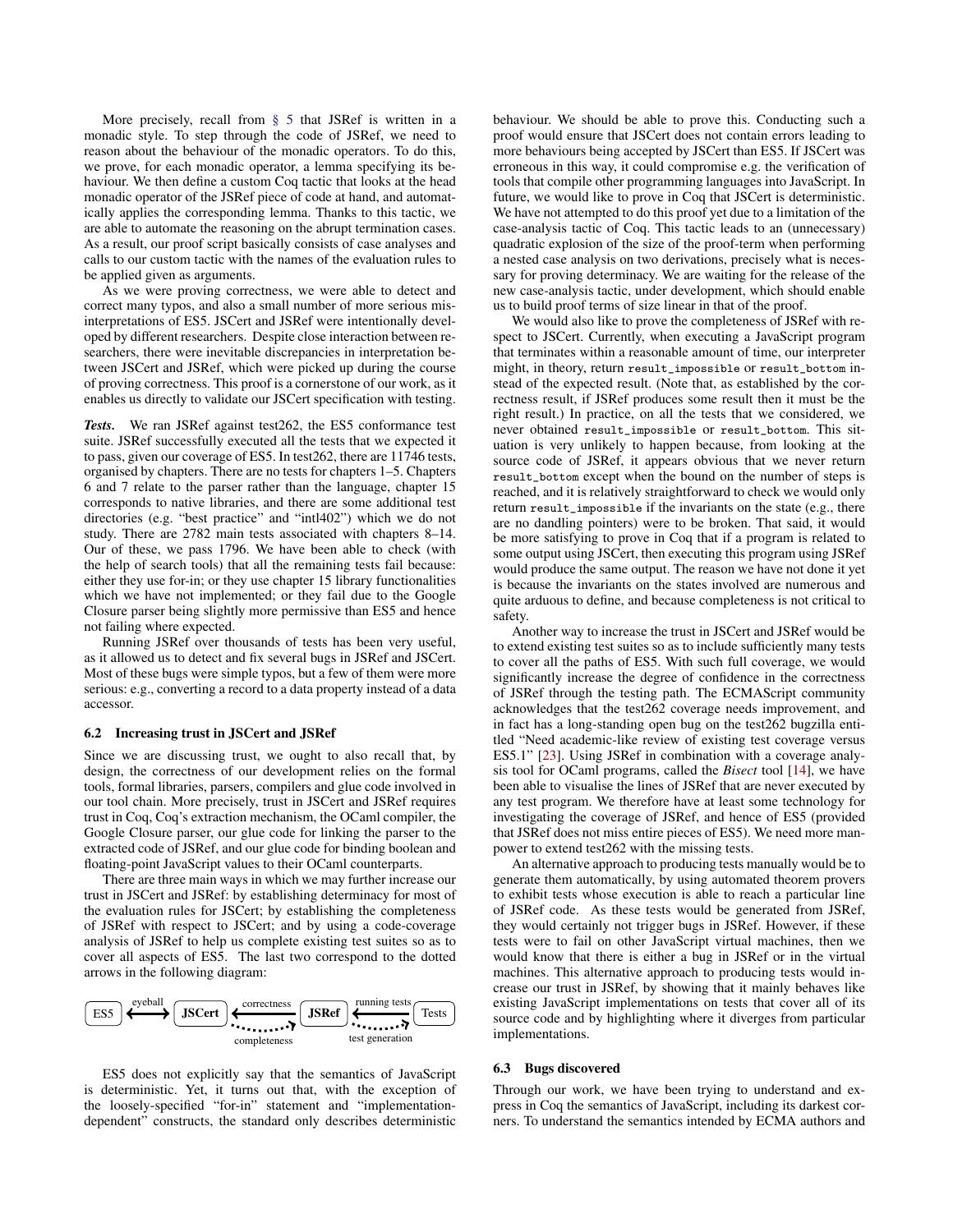the semantics intended by implementers of JavaScript virtual machines, we looked not only at ES5, but also at the next version of ECMAScript (ES6), at several test suites, and at the behaviour of the major browsers. We spotted bugs in all of these places, obtaining confirmation from ECMA authors and JavaScript implementers that they were indeed bugs.

In ES6, we discovered three bugs, ranging from simple typos to an "informative algorithm" which did not correctly implement the behaviour it was claiming. In test262, we discovered three bugs, the most interesting being a test which contains code that seems to do nothing and whose purpose is unknown to the current maintainers. V8 and Webkit incorrectly implement enumeration in the presence of shadowing, as used by for−in. This was discovered by Miller [\[60\]](#page-14-1) and strengthened by ourselves. All browser implementations give (different) incorrect completion values for try...catch ...finally, also discovered in part by Bargull [\[60\]](#page-14-1). In addition, we observed in V8 that dead code after a try...catch...finally block may incorrectly change the value that is returned by the block [\[60\]](#page-14-1).

Finding bugs in browsers, standards and industry tests was not the main motivation for the work presented here. The bugs mentioned are simply a side effect of attempting to understand ES5 well enough to build JSCert and JSRef. In future, we hope to use JSRef to construct more complete test suites, for potentially detecting unknown bugs in existing browsers.

## 7. Conclusions and future work

This paper investigates a scientific method for developing a trusted, mechanised specification of a programming language. We focused on JavaScript because the language is and will continue to be used by many people, the standards are quite mature and still evolving, and, for many applications, JavaScript programs need to be secure. There are a few key tools used to support largescale language formalisations; see related work. We used the Coq theorem prover, because it supports large-scale mechanised proof as well as specification, and it has a well-used mechanism for extracting executable OCaml code.

We have introduced JSCert, a Coq specification of ES5, and JS-Ref, an executable reference interpreter which is provably correct with respect to JSCert. JSCert closely corresponds to ES5, following its natural modularity. JSRef is tested against industrial test suites. Our design methodology means that (assuming you trust Coq), if you trust either the eyeball connection to ES5 or the industrial tests, you can trust *both* JSCert and JSRef.

It remains to be seen what impact might be possible with the ECMA standards. For ES6, which is nearing the end of its development, we have filed bug reports and are having on-going discussions with some of its authors. For ES7, our work demonstrates that it might be feasible for a Coq specification to evolve at nearly the same time as the English standard. One key question is what might we be able to offer the ECMA standards. It is not our role to make key design decisions for ECMAScript. We do, however, believe that providing an official mechanised specification alongside the English prose standard would add significant value for tool developers and language analysts. Moreover, an executable reference interpreter that provably complies with the Coq specification and passes the ECMA tests can help validate language implementations or optimisations, by providing an oracle to define the expected results of new tests.

We have many future plans. To begin with, we would like to increase as much as possible the trust in our definitions, as explained in [§ 6,](#page-11-0) by formalising determinacy and completeness in Coq, by running additional test suites (e.g., Firefox tests), and by designing new tests towards achieving full coverage of ES5. Then, we would also like to extend our formalisation. First, it could be interesting to investigate the formalisation of parsing. Second,

we may want to formalise browser-specific behaviours. Third, we would be interested in extending our work to ES6 and ES7. We are, of course, also interested in many of the practical applications of our work, as discussed in [§ 1.](#page-1-0)

*Acknowledgements.* We are grateful to the POPL'14 reviewers for their insightful comments and suggestions. We would like to thank our interns Lorenz Breidenbach for help with testing and debugging, and Benjamin Farinier for his help in setting up the code coverage tool. Bodin and Schmitt are partially supported by the French ANR-10-LABX-07-01 Laboratoire d'excellence CominLabs. Filaretti and Maffeis are supported by EPSRC grant EP/I004246/1. Gardner and Smith are partially supported by EP-SRC grant EP/K032089/1 and EPSRC programme grant EP/H008373. Naudziuniene is supported by an EPSRC DTA award.

## References

- <span id="page-13-8"></span>[1] J. Alglave, L. Maranget, S. Sarkar, and P. Sewell. Fences in weak memory models. In *Proc. CAV: 22nd International Conference on Computer Aided Verification, LNCS 6174*, pages 258–272, 2010.
- <span id="page-13-15"></span>[2] C. Anderson, P. Giannini, and S. Drossopoulou. Towards type inference for JavaScript. In *ECOOP'05*, pages 428–452. Springer, 2005.
- <span id="page-13-7"></span>[3] A. W. Appel. Verified software toolchain - (invited talk). In *ESOP*, pages 1–17, 2011.
- <span id="page-13-13"></span>[4] M. Batty, S. Owens, S. Sarkar, P. Sewell, and T. Weber. Mathematizing C++ concurrency. In *POPL*, pages 55–66, 2011.
- <span id="page-13-14"></span>[5] M. Batty, M. Dodds, and A. Gotsman. Library abstraction for C/C++ concurrency. In *POPL*, 2013.
- <span id="page-13-18"></span>[6] K. Bhargavan, A. Delignat-Lavaud, and S. Maffeis. Language-based defenses against untrusted browser origins. In *USENIX Security Symposium*, 2013.
- <span id="page-13-5"></span>[7] S. Bishop, M. Fairbairn, M. Norrish, P. Sewell, M. Smith, and K. Wansbrough. Engineering with logic: HOL specification and symbolic-evaluation testing for TCP implementations. In *POPL*, pages 55–66, 2006.
- <span id="page-13-1"></span>[8] S. Blazy and X. Leroy. Mechanized semantics for the Clight subset of the C language. *J. Autom. Reasoning*, 43(3):263–288, 2009.
- <span id="page-13-11"></span>[9] E. Börger, N. G. Fruja, V. Gervasi, and R. F. Stärk. A high-level modular definition of the semantics of C#. *Theor. Comput. Sci.*, 336 (2-3):235–284, 2005.
- <span id="page-13-4"></span>[10] C11. ISO/IEC 9899:2011. [http://www.iso.org/iso/](http://www.iso.org/iso/iso_catalogue/catalogue_tc/catalogue_detail.htm?csnumber=57853) [iso\\_catalogue/catalogue\\_tc/catalogue\\_detail.htm?](http://www.iso.org/iso/iso_catalogue/catalogue_tc/catalogue_detail.htm?csnumber=57853) [csnumber=57853](http://www.iso.org/iso/iso_catalogue/catalogue_tc/catalogue_detail.htm?csnumber=57853), 2011.
- <span id="page-13-0"></span>[11] A. Charguéraud. Pretty-big-step semantics. In *ESOP*, pages 41–60, 2013.
- <span id="page-13-16"></span>[12] R. Chugh and R. Jhala. Dependent types for JavaScript. *CoRR*, abs/1112.4106, 2011.
- <span id="page-13-17"></span>[13] R. Chugh, J. A. Meister, R. Jhala, and S. Lerner. Staged information flow for JavaScript. In *PLDI'09*, pages 50–62. ACM, 2009.
- <span id="page-13-3"></span>[14] X. Clerc. Bisect. <http://bisect.x9c.fr/>, 2012.
- <span id="page-13-6"></span>[15] Compcert Team. Compcert. <http://compcert.inria.fr/>, 2013.
- <span id="page-13-19"></span>[16] D. Crockford. ADSafe: Making JavaScript safe for advertising. [http:](http://adsafe.org/) [//adsafe.org/](http://adsafe.org/), 2007.
- <span id="page-13-10"></span>[17] S. Drossopoulou and S. Eisenbach. Is the Java type system sound? In *FOOL4*, 1997.
- <span id="page-13-2"></span>[18] ECMA International. Test262. [http://test262.ecmascript.](http://test262.ecmascript.org/) [org/](http://test262.ecmascript.org/), 2010.
- <span id="page-13-9"></span>[19] C. Ellison and G. Rosu. An executable formal semantics of C with applications. In *POPL*, pages 533–544, 2012.
- <span id="page-13-12"></span>[20] A. Farzan, F. Chen, J. Meseguer, and G. Rosu. Formal analysis of Java programs in JavaFAN. In *CAV*, pages 501–505, 2004.
- <span id="page-13-20"></span>[21] C. Fournet, N. Swamy, J. Chen, P.-É. Dagand, P.-Y. Strub, and B. Livshits. Fully abstract compilation to JavaScript. In *POPL*, pages 371–384, 2013.